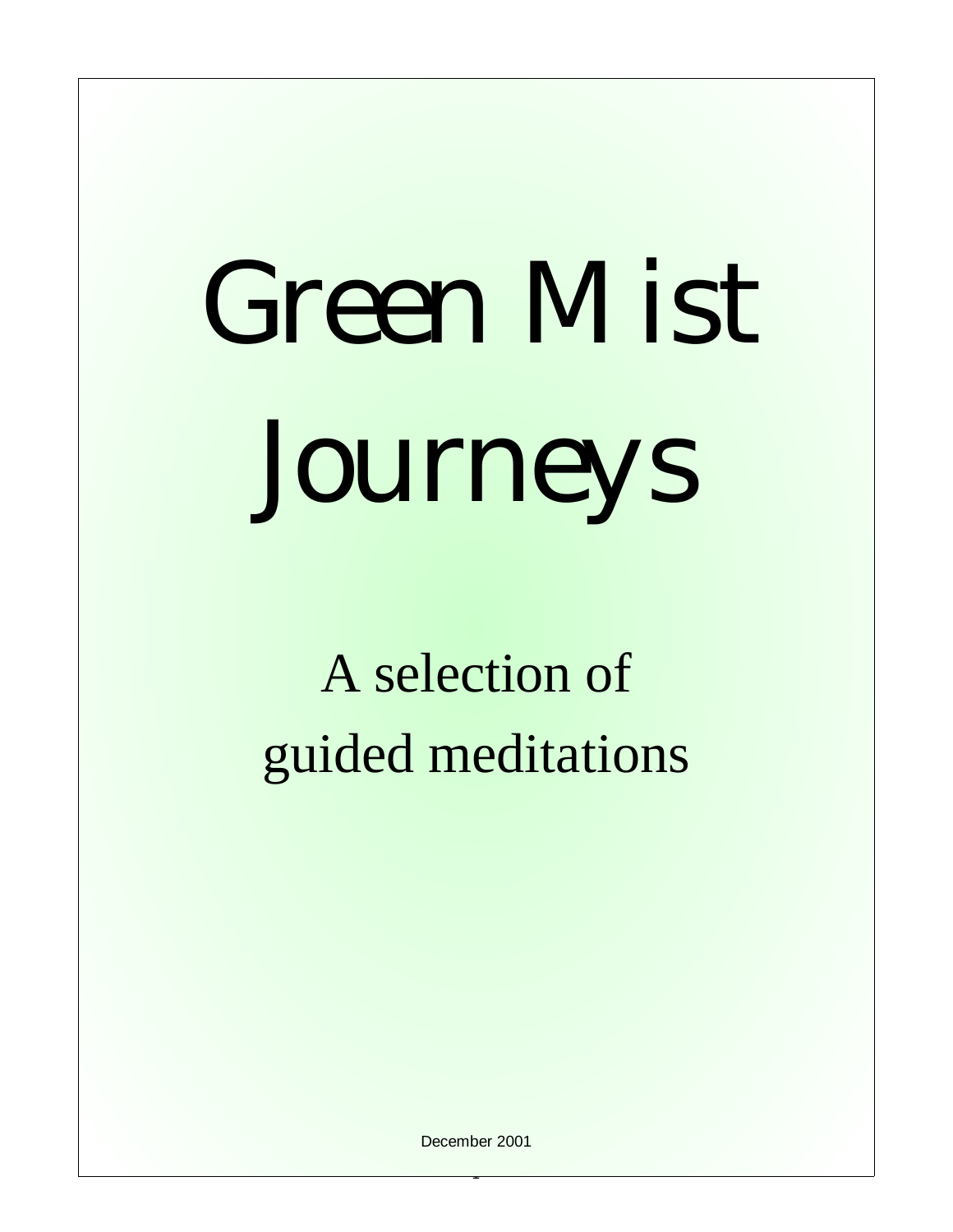# **Index**

### **Legend:**

**T**he "§" symbol in the scripts indicate a pause to allow time for reflection.

### **About the Awakening Tribe**

The Awakening Tribe is a non-profit organization focused on teaching individuals how to get the most from their lives. We work with and practice teachings shared with us by Peter and other energy personality essences not focused in physical reality. This site provides information about the Tribe and Peter's teachings.

This booklet is a group effort of the Awakening Tribe. Thanks to Kackie, James, Jan, Kay and Donna.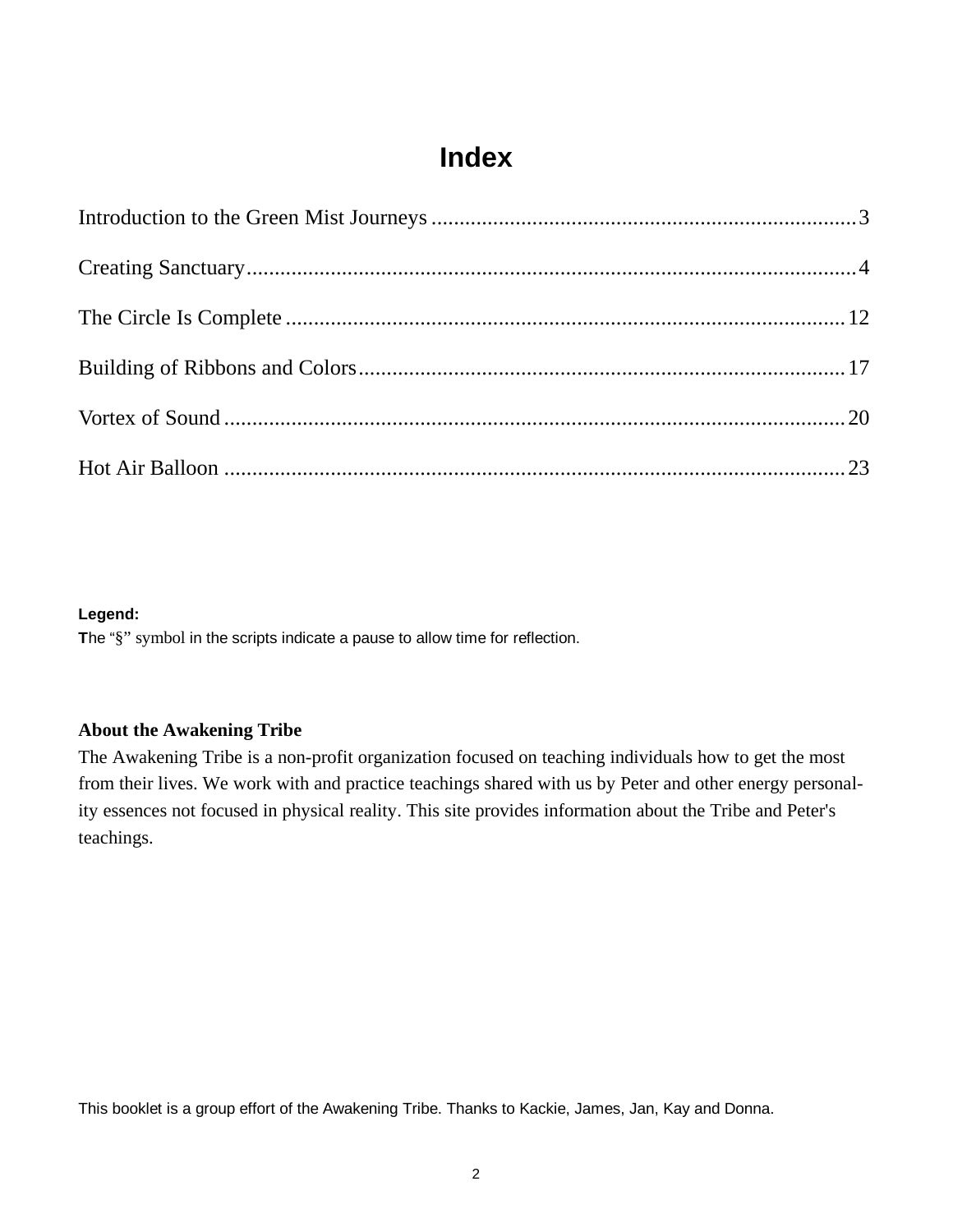The Green Mist Journeys are guided meditations for relaxation and personal exploration. The journeys came from sessions with Peter and the 12 Many Friends who use the Green Mist Journeys as teaching tools. Peter is a delightful teacher, an "energy personality essence not focused in physical reality." You can read about Peter and the 12 Many Friends below.

 The journeys are beautiful and complete within themselves, and can be used as relaxation meditations. But they also serve as tools for exploring deeper parts of ourselves and perhaps bringing those parts into more of our daily awareness. They also help awaken the mind to sensory experiences optimizing the benefits of relaxation.

 The 'green mist' itself serves as a powerful relaxing and healing process for the body. And Sanctuary, the starting place of the journeys, is a place of deep safety and stillness for the mind. By integrating these two modalities— green mist for body, sanctuary for

mind— it helps to balance and harmonize the way body and mind relate. The journeys then begin from that balanced point of relating.

### **How to use the journeys**

The five journeys included here can be read as a story, or you can record them and listen to them as guided meditations.

 If you're interested in using the journeys as a self-discovery tool, it is useful to listen to them more than once. Each journey may feel different each time you do it, or it may unfold differently. Or, you may remember something new, or have a different understanding of it each time you experience it. These journeys are not so much about the words that are being said, but what you experience and encounter as you do them.

 There is not a right or wrong way to do the journeys. However you experience them, each time, is *Continued on next page*

### **Peter and the 12 Many Friends**

Peter first presented himself to Kay and Jan Shinol in the fall of 1971. At that time, Kay's husband, Jan, had been discussing the channeling phenomenon with a friend who was a hypnotist. This friend invited Jan to meet with another friend who was an active channel. Jan became very interested in the possibilities inherent in this phenomenon and asked the entity being channeled who else could do this.

When Jan was told "yourself," he was quite surprised and intrigued. After reading "The Seth Material" and other related literature, Kay and Jan started playing with the Ouija board. It soon became obvious that Kay had remarkable ability in opening to inner dialogue. Soon after that, Peter made his presence known and Kay began speaking for Peter verbally, without using the Ouija board. Jan and Kay, along with different friends, have been studying with Peter for over 30 years. They still consider him to be the "ultimate" college professor.

The 12 Many Friends are a group that Kay also speaks for. The 12 Many Friends are more metaphorical than Peter in their teachings and use the Native American culture as a framework. The 12 Many Friends are also more experiential in the teachings and usually have exercises to do at the group sessions. The spokesperson for the group is Many Tongues and each one of the twelve has a different "feel" to them.

To learn more about Peter and the 12 Many Friends, please visit the website **www.awakeningtribe.org**.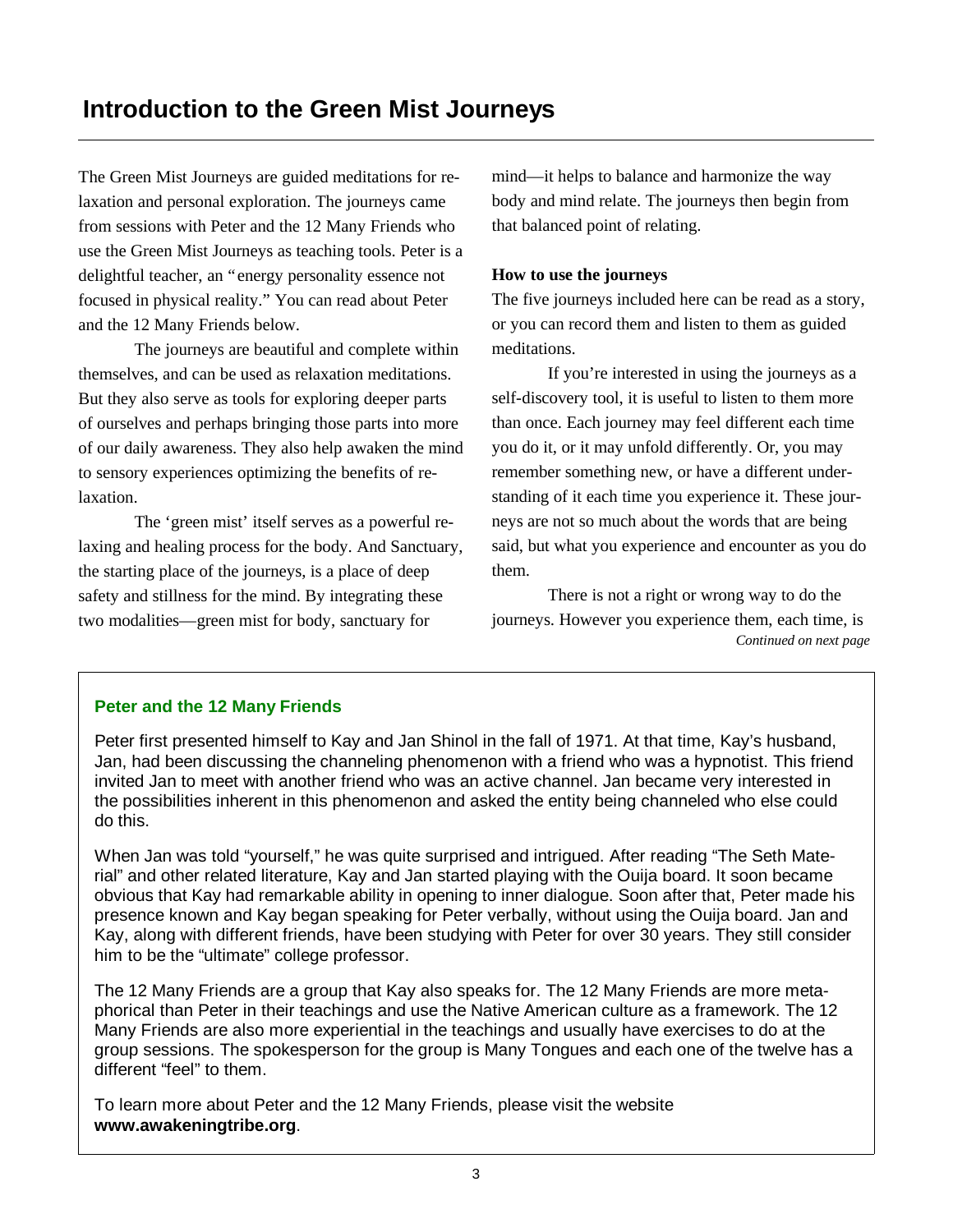### **Introduction** *(continued)*

exactly right. There is no need for evaluation as it takes some time to process and integrate the journeys. Play with the journeys and notice how it is different each time you return to them. Relinquish mental thinking and allow your deeper creative aspects to work freely.

### **Adding the next level to the journeys**

After you have some familiarity with the journeys, you may add different elements to them to experience them in new and different ways. For example, you may want to have music in the background in addition to the recording of the journey.

 Another way to play with the journeys is through movement. As you listen to a journey allow your body to sway, walk or move in response. Follow the wisdom of your body and move in ways it desires.

 You may also add your own sound to the journeys using your voice as a way to further express your experience.

 The journeys are unlimited in how you wish to use them. Make them your own.

### **Begin with Sanctuary**

Creating Sanctuary is the first script in this series. By first creating Sanctuary you create a safe mind-space from which the other journeys continue. So it is recommended that you first experience 'Creating Sanctuary' and then proceed to experience the other journeys.

### **The Green Mist**

Green and blue are two of the most common colors around us. In some schools of thought green is also the color of healing. Since blue is oftentimes associated with water and that is fearful to some people, green is used as the relaxing mist in these journeys. Green is also the color of living things and there is an association with vitality and aliveness.

Remember as you do the journeys:

- You can't do it wrong.
- Do the journeys with no expectations and a sense of luxury like you're going on a mini-vacation.
- Don't limit yourself to doing the journeys one way. Do them several times knowing they will be different each time.

If you have any comments or feedback about the journey we are always excited to hear what you have to say. You can e-mail us at info@awakeningtribe.org.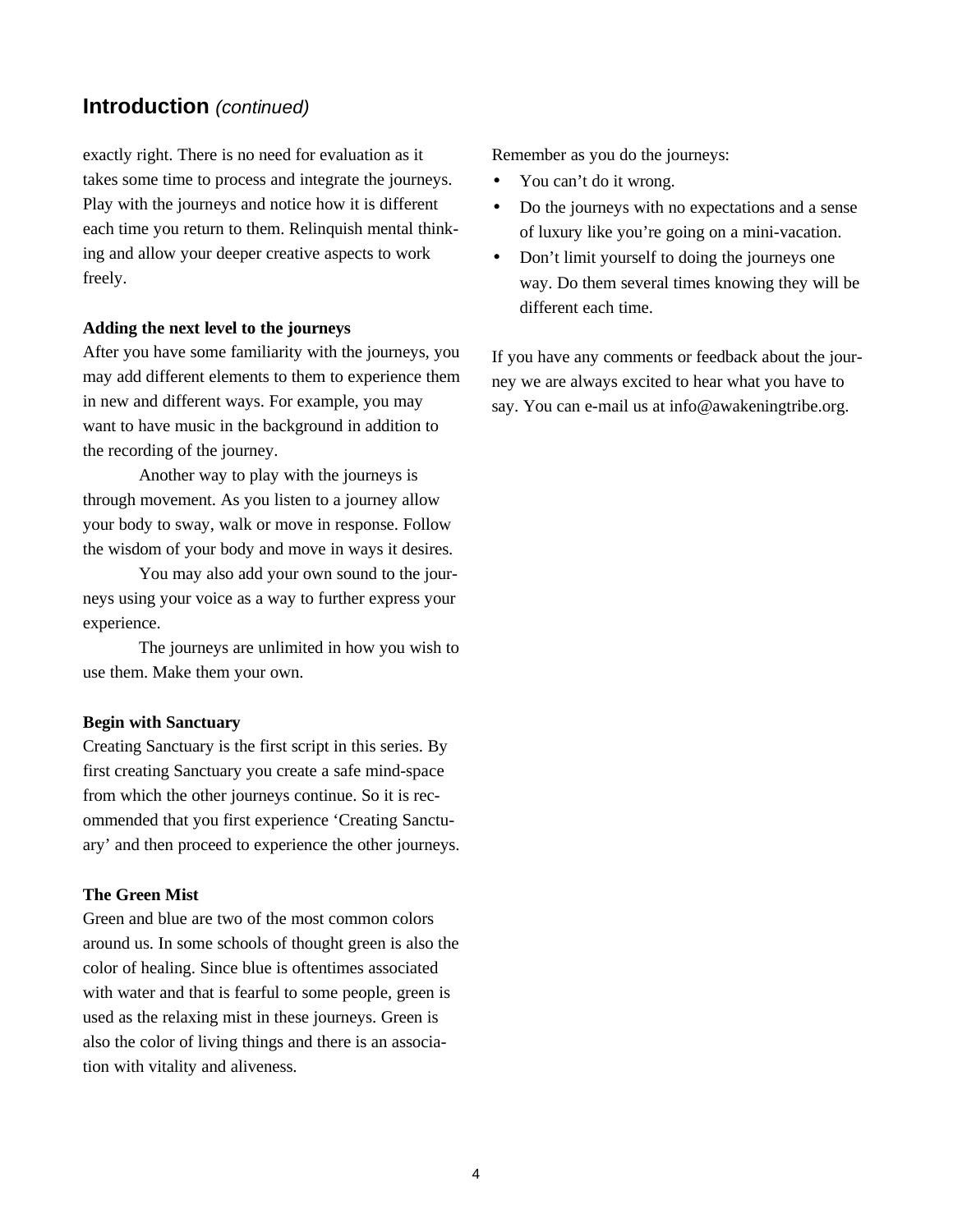# **Creating Sanctuary**

Sanctuary is a part of mind's relaxing, body's relaxing, world relaxing, energies relaxing, all of that occurring. So, remove any constrictive clothing if you have any around your throat or around your waist. If you have tight shoes on or constricting footwear, loosen or remove them.

It is the desire that the body be relaxed and comfortable and not cut off circulation to one part or another. In the course of the journey it may be that you may want to shift positions, and that is fine. It is not about becoming rigid and steadfast, but rather it is a beginning point for relaxing the form.

So beginning always with breathing, and taking some deep breaths, and allowing your breath to relax you as you begin. And lower your eyes so that they are comfortably closed and lying or sitting, even standing if you wish comfortably.

Imagine that in the center of this space, a tiny dot of green mist is slowly beginning to form and as you watch, it begins to grow until it is the size of a tennis ball, and next a beach ball. And as it begins to expand, the green mist flows beautifully, circling round and round. And as you watch the shimmering green mist expand you notice that it touches the bottoms of your feet. And as it touches the bottoms of your feet, your feet begin to relax. The warmth of the green mist, the comfort begins to cover your feet. The toes and the tops of your feet and your ankles all relax. Any pain that has been in your ankles and feet, disappear. Any long trips and journeying you have done— walking with your feet, running with your feet— now is the time to relax.

The green mist surrounds your feet and begins to move slowly up your leg. The calves of your legs and your shins, are covered now in the green mist, and they relax. Into your knees flows the green mist, circling round and round. Relaxing, relaxing. All tension now is gone. Into your upper legs comes the green mist. Circling round ever higher, ever more, ever expanding until it comes into the area of your hips. And your whole bottom half is relaxed. Your legs and feet are relaxed. Even if you move them you can let them flop, they are relaxed. They will find their position.

And the green mist begins to surround your torso. And you can feel, as it ever so gently goes up your back, vertebrae by vertebrae— touches and relaxes— all tension now is gone from your lower back and it relaxes. Up your back, up your torso the green mist travels. Relaxing, relaxing, relaxing until it reaches the area of your shoulders, and they relax. All tension is gone.

The green mist surrounds each of your arms. First the upper arms, the elbows. Swirling, swirling. The wrist, the fingers surrounded in the green mist, and relaxed. Traveling on, the green mist surrounds your neck and your neck relaxes.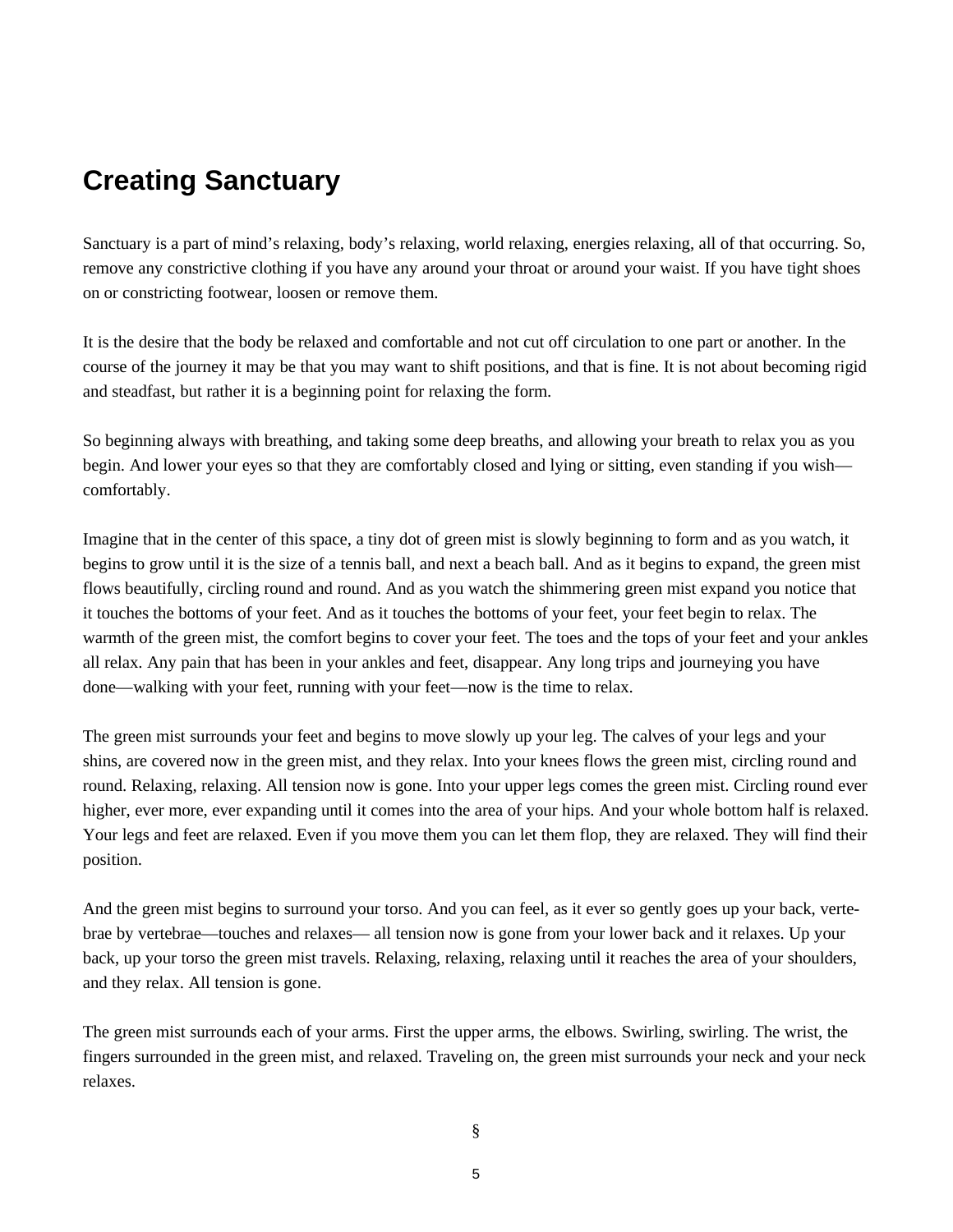The green mist moves into your jaw, around the back of your head. Your mouth relaxes. The area around your eyes relaxes. All tension is gone from your forehead. The top of your head, around your ears, all tension is gone and you are relaxed.

Now as you breathe deeply the green mist enters and begins to fill up your nasal passageways. The cavities, the sinus cavities, and your head begin to fill with the wonderful relaxing green mist. Even if there was stuffiness now there is open, clear breathing. Down into your lungs the green mist moves, spreading all inside your form, passing through all the systems, traveling along the bloodstream, moving into the bones, to the very, very tips of your toes, the very top of your head. Inside, each cell of your body is being bathed and relaxed by the green mist.

The form, the body, now is very comfortable and relaxed.

And taking a couple of deep breaths, allowing the mind now to become focused on its mission. Mind is going to create sanctuary. Sanctuary is a place of comfort, relaxation. There is no tension. There is no distress. Mind now is on an imaginary journey— a journey that takes it to many places. Mind now has a sense of moving as if it is moving.

And if you want to, you can imagine that mind is finding itself by a great ocean. You can feel the soft warmth of the sand under your feet as you move along the beach listening to the waves as they pound on the shore. The warmth of the sun, the sound of the gulls not far away. Perhaps the laughter of people, children giggling making sand castles. As you move closer to the shoreline, you can perhaps feel the moisture in the sand.

Or perhaps mind finds itself in a beautiful mountain village. And in this beautiful mountain village all around are high snow-capped peaks. And mind may find itself with great backpacks and warm clothing, smelling the fresh coolness of the air, feeling the warmth of the high sun, moving along a trail, reaching above the tree line even. Noticing some beautiful brown bears off in the distance, wondering what they are having for their lunch.

And taking some deep breaths, mind now may find itself in a more tropical setting, with ferns and beautifully colored birds singing, making strange sounds, wondering how could so many colors be on so few feathers, all at the same time. And mind is with the birds, as if sitting in a row on a beautiful banana tree limb, and picking a wonderful banana, and feeling the softness and yet firmness of it simultaneously. And peeling the beautiful banana, and tasting, savoring the richness. Filling all the senses, this marvelous banana. Filling up.

And noticing just off in the distance a honeycomb and hearing the bees inviting, inviting, inviting a visit. And walking over the softness of the ferns that have fallen on the floor, on the ground. And moving over to this wonderful hive and noticing how all the bees move back away. Reaching up and scooping a hand inside and allowing the honey—the richness of the honey—to drizzle through your fingers. And placing a drop or two on your tongue. Ah, the richness. The sweetness of the honey. And noticing just ahead a beautiful spring with water. And going over and dipping your hands in as if all the honey stickiness disappears. You can feel the coolness of the water going through your fingers as your hands scoop the water up. And tasting this water. It truly is the manna spoken of so heavenly.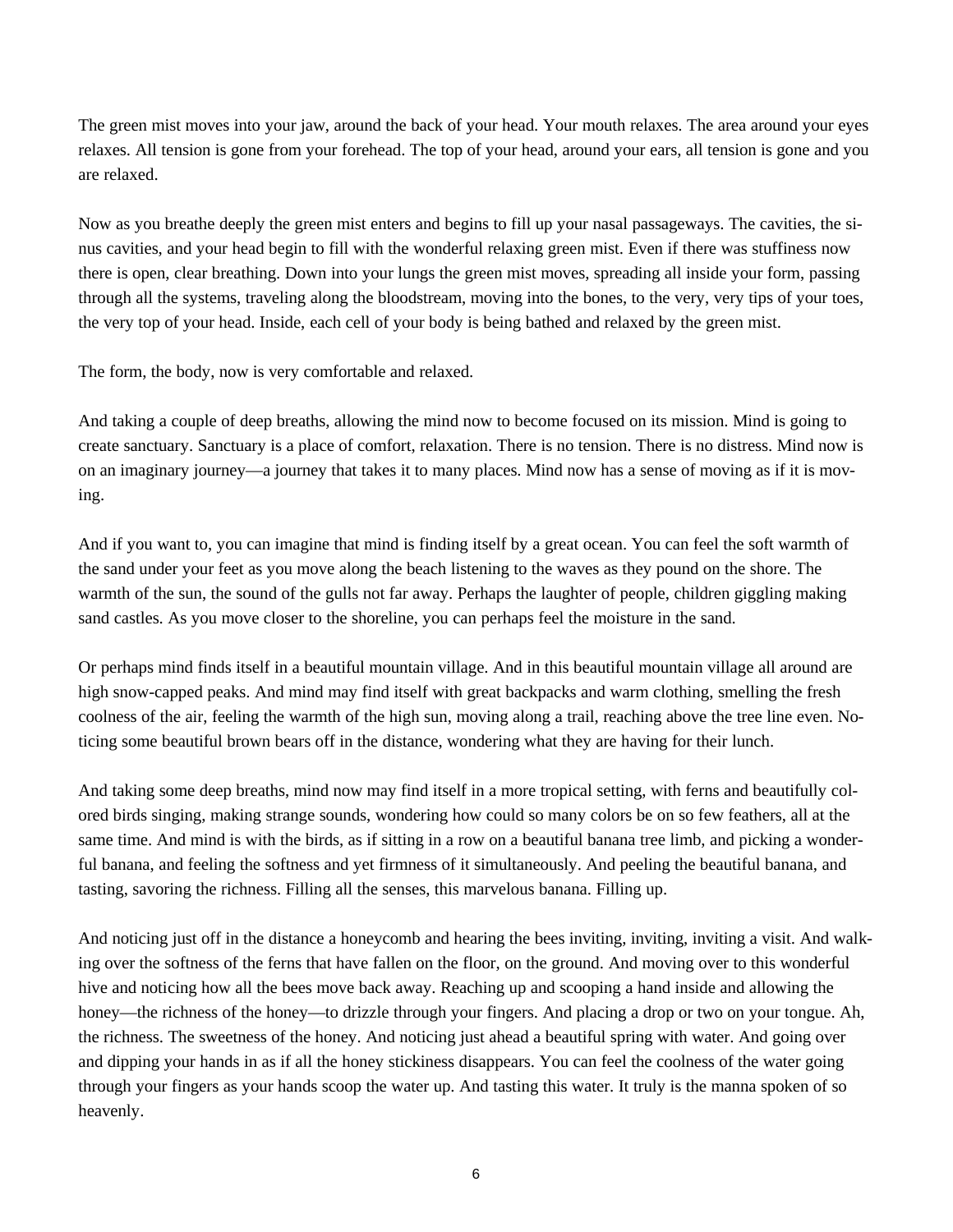And allowing your mind now to step back a few paces and realize that all of these energies are like a panoramic view. Mind can experience and be in all of them, or none of them. And realizing that sanctuary is a feeling mind has—or conjures—from experience. And allowing mind now to listen to the sounds of the word as it reverberates inside mind's self.

Sanctuary. Sanctuary. Sanctuary.

And allowing mind to open now and begin to identify where you are and what you are experiencing. Notice the vistas. What is it you see from your point of view? What is the texture under your feet? Or if you're lying down, under your whole body? What other sounds are you feeling? Let all of these fill your soul with the word sanctuary.

Notice the smells. What are the smells as you breathe deeply this word, sanctuary? And the tastes. What are the tastes that fill your mind's self when it hears the word, says the words, conjures the word sanctuary?

Whether or not you have now actually created a place, we can say to you, that you have. You have a way of knowing sanctuary. So let us begin with a trip to sanctuary. Imagine for a moment that mind is going to visit sanctuary. Imagine now that mind is at the threshold of sanctuary. It may be a threshold with a doorway. It may be a passageway of some other kind. It may be a tunnel. It may be a transporter. It may be a combination of all these things. But imagine, allow to come into your mind now, threshold of sanctuary.

Now allow mind to have some magical way of entering this threshold, entering into sanctuary. Allow mind now to take you across the threshold and into sanctuary. Have no fear. If it is a doorway, even with a combination lock, you will remember. It will be with you.

And as you step now into this wonderful place called sanctuary, take a look around at what you find. If you don't see a lot, what do you hear? What are the smells of sanctuary? The tastes of sanctuary? What does it feel like in sanctuary?

Take a good deep breath. And allow yourself to be in sanctuary.

And imagine now that you are in a beautiful garden of sanctuary. Personalize this garden. Any added touches you may especially want in this garden. Perhaps you love roses. Perhaps you love greenery. Perhaps you like beautiful statues. Fountains perhaps. Perhaps you need more trees, or fewer trees.

Imagine now that on a beautiful pathway— perhaps a pebbled pathway, or perhaps a concrete pathway, or perhaps a grassy pathway, whatever you want. Follow the pathway until you come to a beautiful garden bench. Notice your bench. What is it made of? What does it feel like? Go and sit down. Take a good deep breath from this beautiful bench in the garden of sanctuary.

And continue now to follow the path as it winds its way through, around and about sanctuary. What a beautiful garden. Your garden. You may change it in any way at any time. You may add things, or instantly find things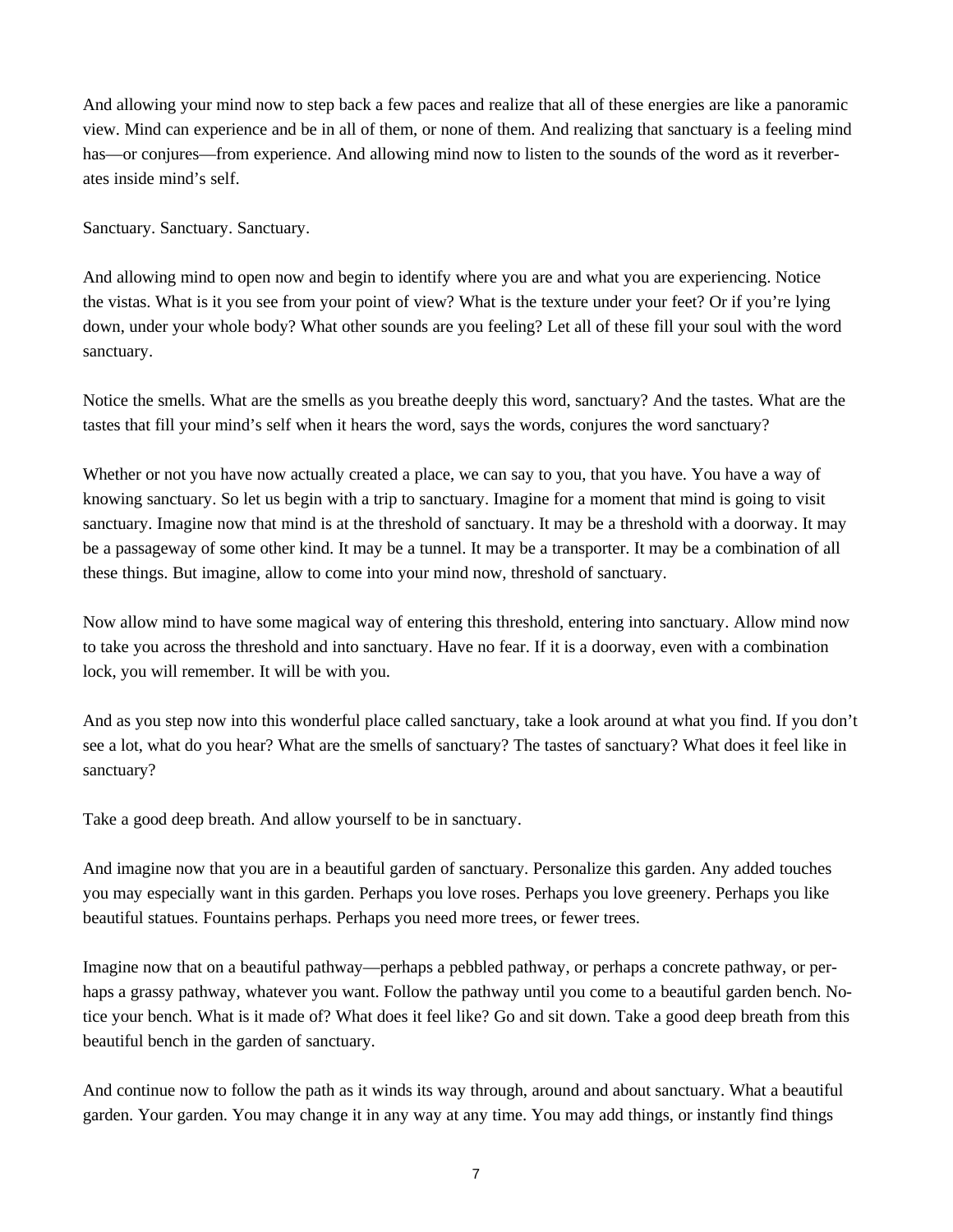that will go away. You have but to imagine.

And now imagine that you are at a structure of sanctuary. Perhaps it is a building. Perhaps it is a cathedral. Or perhaps it is a small tropical hut. Imagine that this is the building in sanctuary. Find the doorway and go in.

Notice what this beautiful building in sanctuary feels like. Smell the smells of this place. Is it alive with lots of growing things? Or perhaps it is smooth with marbled surfaces. Perhaps there is a fireplace, with a roaring, raging fire. Or perhaps it is a beautiful sunlit day and the sun is streaming in the windows dancing along the surface inside the room. As you make your way through the building notice there are many, many rooms. Many, many passageways. Hallways perhaps. Stairways perhaps, going up and going down if you wish. Perhaps it is a long, large building. Perhaps it is a small, tiny building. Perhaps it has round rooms. Perhaps it has octagonal rooms. Know that these building structures in sanctuary can change any way you want them to.

Notice how sanctuary feels. Perhaps you notice first the warmth. Or perhaps the freshness in the air. Notice how sanctuary sounds. Are you playing music in sanctuary? Are there animal friends in sanctuary? Is there the beautiful sound of the silence… of sanctuary?

Imagine now that you make your way to an entryway on the other side of this building. And as you find your way to this entryway in back, open or pass through this entryway and notice where you are. Are you entering another structure? Is it outside? Is it a sunroom perhaps? Perhaps there is a pool. Are there places to sit down? Structure these however you want. If you want grass, make the grass whatever texture you want. Paint it with your mind's eye the color you want. Yes, of course you can have purple grass!

Notice if there are any rocks. Perhaps large rocks, small rocks. Sentinel rocks. Guardian rocks. Notice how these feel to you. Allow yourself to connect to everything here in this space as it too is a part of you.

As you continue now to walk further away from the building and look around, notice many passageways, many pathways. One is off to the side with a beautiful arbor and a gate. Surround your arbor with whatever growing thing you want, or have no growing thing if you want. The arbor could be metal, crystal, rock, natural, carved. Whatever your mind desires. And notice as you go through this entry arbor way, there are animals. All kinds of animals. This is the space where animals come to play. And as they all stop and they notice you, they all turn to look. And they say to you, "Welcome, to animal part of sanctuary." And if you want to, you may go sit down and be with them for a bit. Allow them to come and be with you. They are telling you they are here for you if you want them to accompany you on some journeys. Animal friends sometimes make great companions on some journeys. And thank them from your heart for being so much a part of sanctuary for you.

§

And allow them to pour their feelings of love out for you. Filling you up and surrounding you.

And coming back through the arbor way, knowing that you can return to experience more of that area and the animal friends at any time.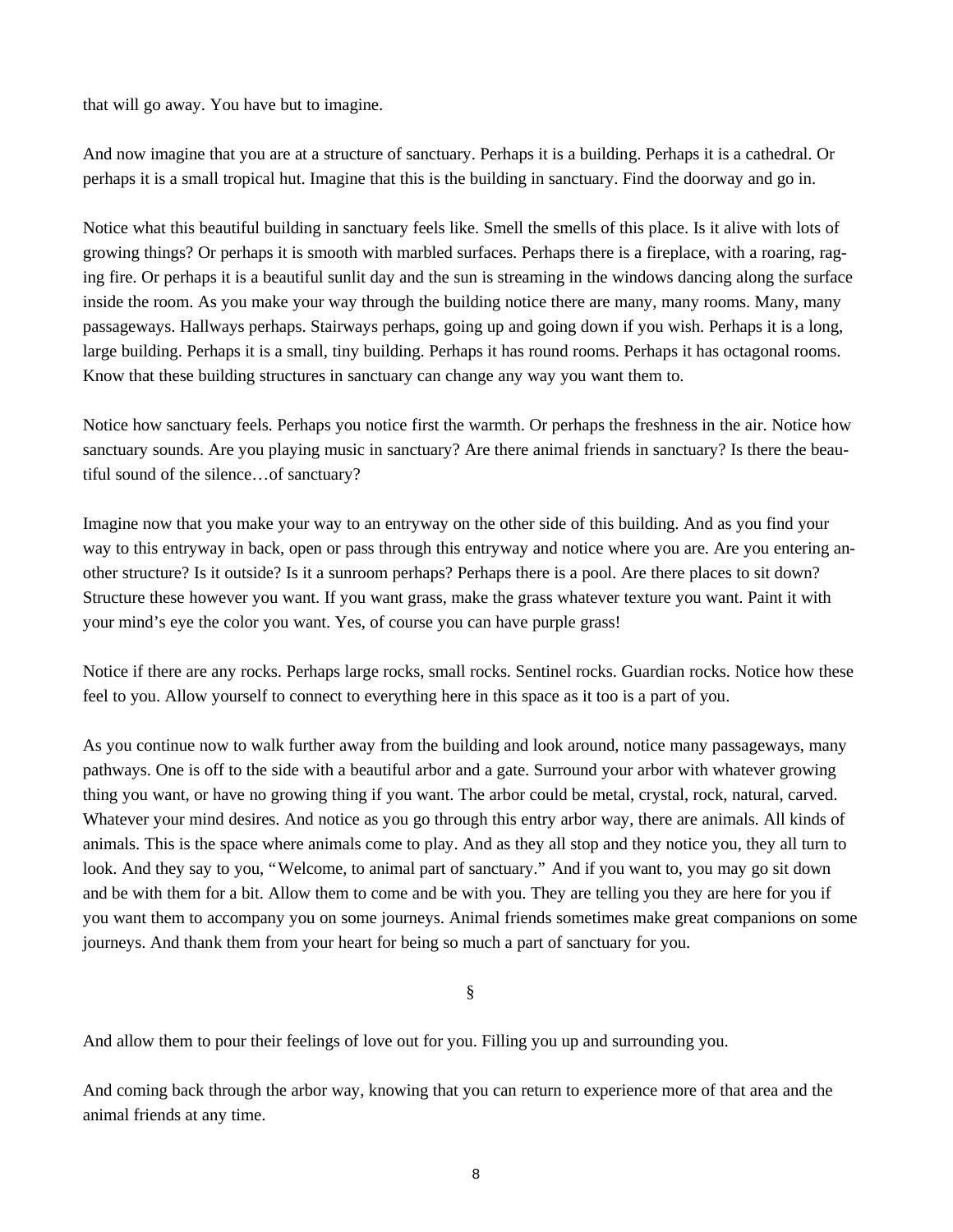And returning once more to this building of sanctuary, and making any changes you want to this external side of sanctuary. Adding a few things. Perhaps covering a picnic area. Perhaps adding some speakers for sounds and announcements if you want.

And noticing off to another side in this outside area, there is a pathway into the garden. And moving over that way you notice it is another path meeting up with the path you earlier traveled in the garden. And as you move through this path again, you come to a beautiful tree. And this beautiful tree is round and strong and yet rather soft to the touch. And it is a beautiful warm afternoon and you snuggle yourself under this tree. The roots coming out of the ground are large enough to make a wonderful place to sit, as if arms on a great chair are there for you. And as you lean your head back the tree seems to sway into just the right angle.

And in this comfortable place, nestled up against the tree of sanctuary, you notice straight ahead of you and walking toward you, a beautiful person. All you can see at first are the beautiful flowing robes of this one. But as the person draws nearer, you can make out facial features. And you notice the hands, how beautiful and soft the hands are. And as the person moves closer, you can notice on their countenance a beautiful smile. The smile extending from ear to ear. And as you watch this one come closer and closer, and sit down just at your feet with a great thud! … to which both of you have a great laugh.

This one begins to tell you of three special gifts for your sanctuary, like sanctuary-warming gifts, like housewarming gifts. And from under these beautiful flowing robes, first comes a beautiful vase. And into your hands is placed this beautiful vase, and the ornate lid on top has carvings, magnificent carvings. Perhaps there are jewels embedded around this vase, or perhaps a painting on it. And the robed one begins to tell you, "This is filled with Love. The love energy you will take inside sanctuary. And the wonderful thing about this Vase of Love is, each time you pour it over yourself, or drink of it, the vase refills itself." And you go, "Oh. This is wonderful." And you say, "thank you."

And at that point this one pulls from under the flowing robes yet another vase! Holding it in the hands and says to you, "This is another vase for you." And you set the Love Vase down and grab this one. And you notice the lid on it also has beautiful carvings, beautiful painted pictures, jewels embedded, perhaps. And the robed one says to you, "This vase is filled with Hope. It is a second gift for your sanctuary. In it you will find hope. Whenever you pour over yourself or drink of it, the vase refills. It never runs out." And you are saying, "Thank you. Thank you for this beautiful gift."

At that point from under the flowing robes, the robed one brings yet a third vase. And says to you, "This is your third gift for sanctuary." You gently set the Hope Vase down and take this one in your hands. Notice it too is beautifully carved, painted scenes perhaps, embedded jewels perhaps. And the robed one says to you, "And this one is filled with Faith. And whenever you pour the faith over you, or drink of it, the vase refills. It has a neverending supply. This is your third gift." And you say, "Thank you. Thank you so much for these beautiful gifts for sanctuary."

And the robed one helps you to your feet and helps you place these beautiful vases in your arms. And like a delicate child with three beautiful delicate children, you make your way back up to the building of sanctuary. And as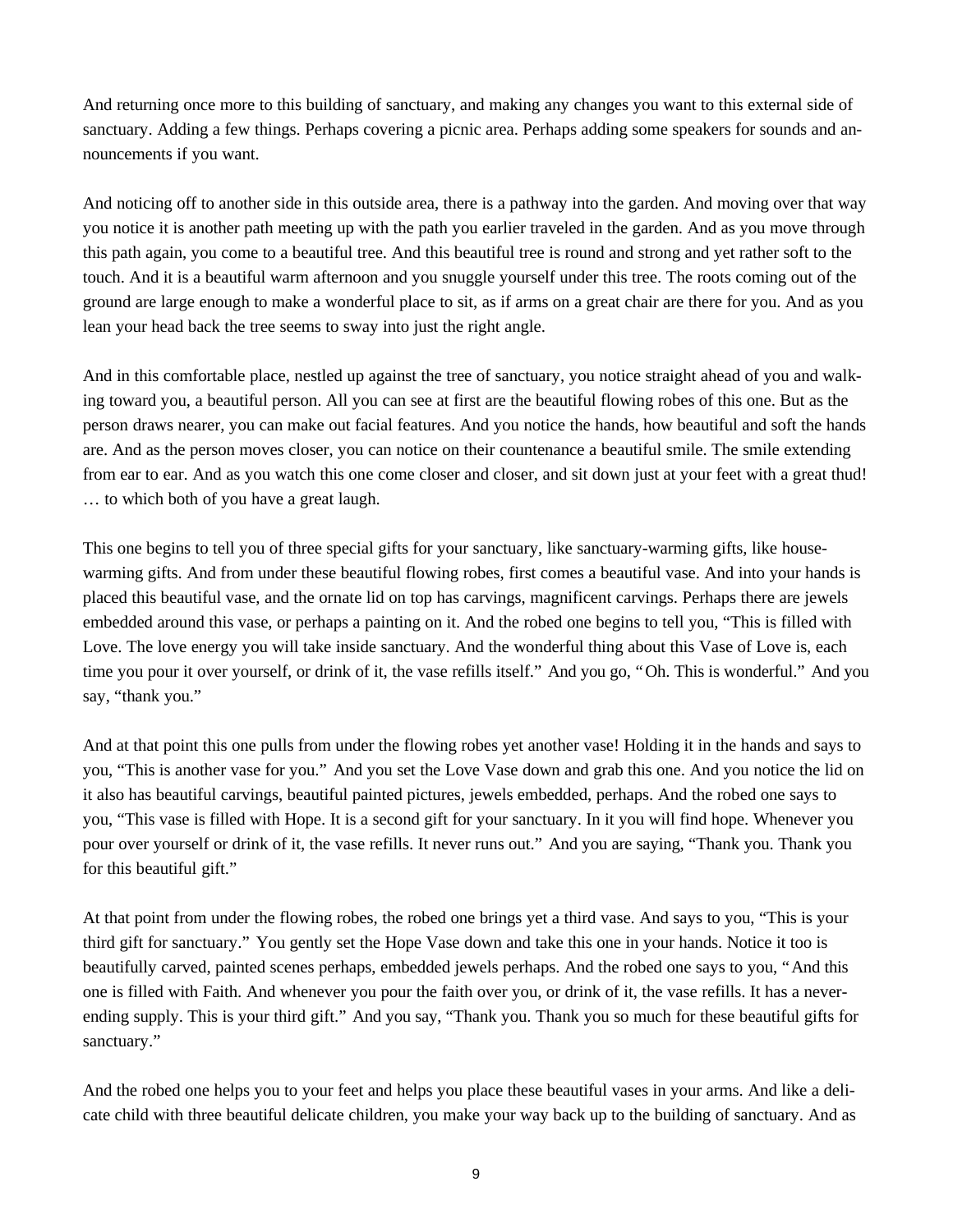you enter sanctuary's building again, you notice just the special room. And as you enter the room you see just the special spot for the three special vases of energy. One just for the Hope, one just for the Faith, and one just for the Love. And adjusting the lighting in the room, the temperature if you want, and adding anything into the room you would like. Know that this is a place in sanctuary where you can come and find Faith and Hope and Love. Replenishing yourself, renewing yourself with the energies used to create.

And leaving this room and feeling great thankfulness and gratitude in your heart for these wonderful gifts. And hearing, as if being spoken to you aloud, a voice saying, "There are many more gifts to fill sanctuary." Knowing that each time you come there will be new things to find, new things to place, new things to use in sanctuary.

And thanking all the sounds and the beauty of this place. And noticing some of the rooms that you perhaps hadn't noticed before. Noticing the walls and the floors and the ceilings, and making any changes you want. And looking out the window if you want, noticing what is just beyond the wall. Listening at an open window to the sounds of the oceans, and the mountains, and the animals. And smelling the fragrance of the flowers, and the plants, and the earth itself. And recognizing the richness of the thunderstorm off in the distance. Smelling the fragrance of the fresh rain as it makes it way to this part of sanctuary.

And finding a musical instrument just at this open window and picking it up and beginning to strum it and play it, or blow in it, or move it back and forth. Listening to the sound of the music of sanctuary as your instrument blends with all of the sounds and instruments and music of sanctuary. And knowing this place is truly home. It is as if you can hear the music coming home. You have truly come home.

§

And knowing that this instrument and all others, and all the outside vistas, are yet to be explored many times in dreams, both at night and in the daytime. You will have plenty of time to explore sanctuary and add to the dimension of your experience.

Sanctuary is all that is. And the more you explore of it, the more of all that is you bring into your awareness.

And adjusting the window if you want, up or down. And fixing the lights and moving to the entryway— the front entryway of this building of sanctuary. And making your way across this threshold. And turning to look back at what a wonderful job you've done. And knowing that you can always visit sanctuary. It is where you live. If you ever think you are lost, you will find yourself here.

And making your way now to the threshold of sanctuary, and recognizing that this is your special place, your special entryway. And crossing back across the threshold of sanctuary, knowing that it is an unending, never-ending pathway always open to you. Without barricades or barriers. And knowing that only those whom you invite in to sanctuary will be there with you.

And taking a deep, deep breath, and becoming aware once more of the green mist surrounding you in this place. And noticing now that the green mist's job is complete. And it begins slowly, slowly to make its way back down across your head and face. Rolling up like thousands of tiny fingers relaxing and healing as they move. And one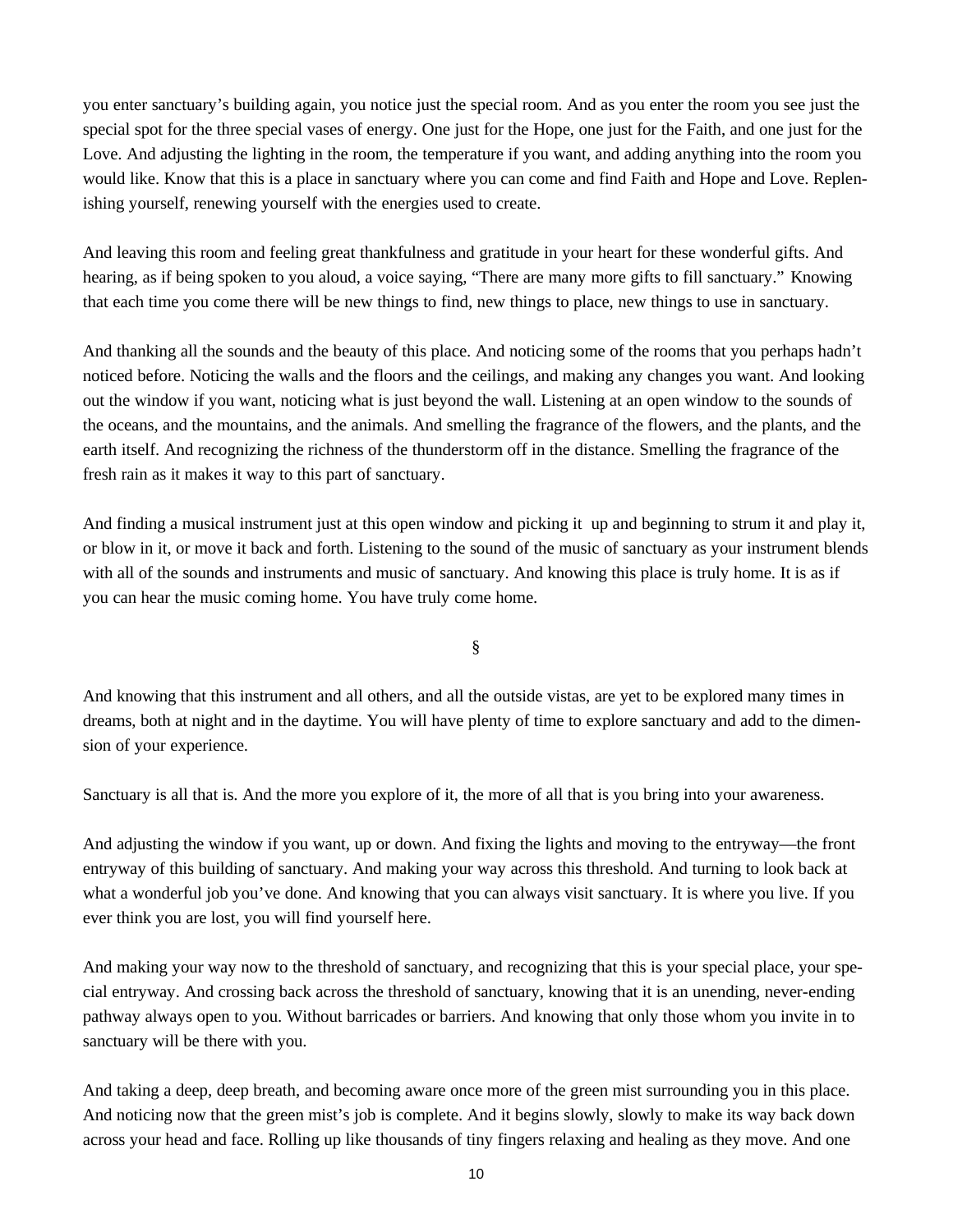big, deep exhale, and all the green mists from inside you meet up with the rolling mist as it goes down to your neck area. And down it continues to go into your shoulder area. Your hands and arms are exposed once more, the green mist enveloping itself as it moves down your torso leaving behind all relaxation and healing. Moving down past your hips. Down, down, your upper legs. Pausing for a moment at the knees. Feeling great healing strength in your legs. Down, down the green mist travels into your ankles, your feet and toes. Pausing for a moment at the bottom of your feet. Leaving great feelings of relaxation, good health and happiness. And great, great comfort.

And you notice the green mist is becoming a tiny, tiny speck in this space. And then— poof! Knowing that the green mist returns any time you think of it. Whenever you need healing or relaxing, you have but to imagine the speck of green mist and being immersed in it. You have but to think of sanctuary—the word—even sounding the word with your voice, you are instantly in that wonderful place. Any of your waking or sleeping hours you want, you can be and experience through sanctuary.

And taking a deep, deep breath and coming back fully to this place, wiggling your fingers and wiggling your toes and allowing your breath to return and ever so gently your eyes to open.

And knowing that the continuing growth of sanctuary, the continuing exploration of sanctuary is a wonderful, wonderful experience yet awaiting you.

And returning fully to this place.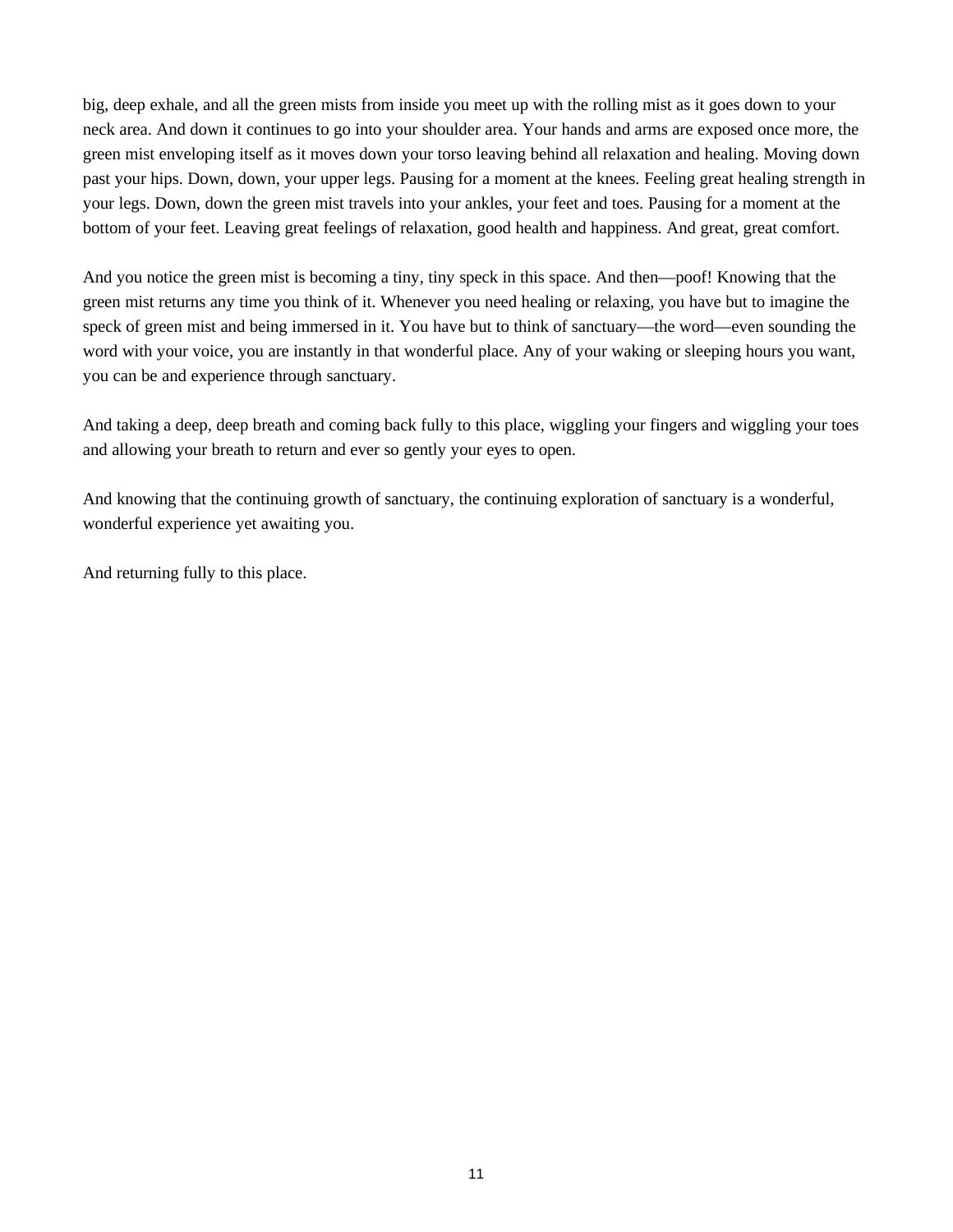# **The circle is complete**

We begin by asking that you find your space for this journey. You may wish to begin by darkening the space. The darkening of the space is so that when you return from this journey your senses will not be so abruptly challenged with bright light. When you journey and come back you are super-sensitive, sounds sound louder, lights seem brighter and so on. So it is to lessen your discomfort that we suggest darkening the space.

Each time you enter a space with your form, your body, there will be certain areas of that space or that room or those rooms where you feel that this is where you need to be for this journey. So when you are planning to journey, find where you want to position your form, your body, during the course of your travels. When you have completed this quest, then it is time to make sure you have not restricted your neck or your waist or your feet. We want these area to be free and released. Loosen your shirt if it is too tight at your neck, and your belt at the waist, and so on.

Find whether you wish to be sitting, standing, kneeling, lying down. Find what position your body wants to be in. It will tell you. Your mind does not have to figure this out. Your body will tell you how it wants to be. It is not important whether you lose consciousness or not, you are absorbing the journey just as in the evening times you may say that you do not dream. Yes you do dream whether or not you remember. You are dreaming and you are doing it whether or not you have awareness.

Once you find your perfect location, get comfortable in your position. Make sure that your body can breathe. And begin to relax. As is true with all of this work, you are not confined. If at any point your body signals you that it is uncomfortable, please respond to that by sitting up or adjusting yourself. Whatever you need to do to assist your form. You are not shutting yourself off in this travel, you are rather balancing and harmonizing yourself in the process.

And as you find your comfortable space and you have made your form comfortable, begin by breathing. The breathing out and the breathing in, this is the way of energy. Energy expands and energy contracts. It is creative and absolutely free. These truths are true for you. You are the creator of your world and your life. You are the completer of the circle just as the yogis make the symbol of the index finger and the thumb come together— the completion of the circle is also what you are about. And as you breathe and become relaxed and comfortable, in order to assist in your comfort, we will direct some of your breathing.

Allow your breathing to be rhythmic. Count as you inhale and hold briefly for a count or two and then exhale slowly and fully through your nose. Then hold for a few counts. Then inhale. When you put your mind to something your body does, in a sense you are suggesting balance and harmony of self. And as you breathe comfortably and relax deeply and fully, make sure your eyes are lowered and your arms and your feet are not crossed. You want to allow circulation to continue in your body.

Imagine that in the center of this space you can begin to detect a tiny little green spot. This tiny little green spot is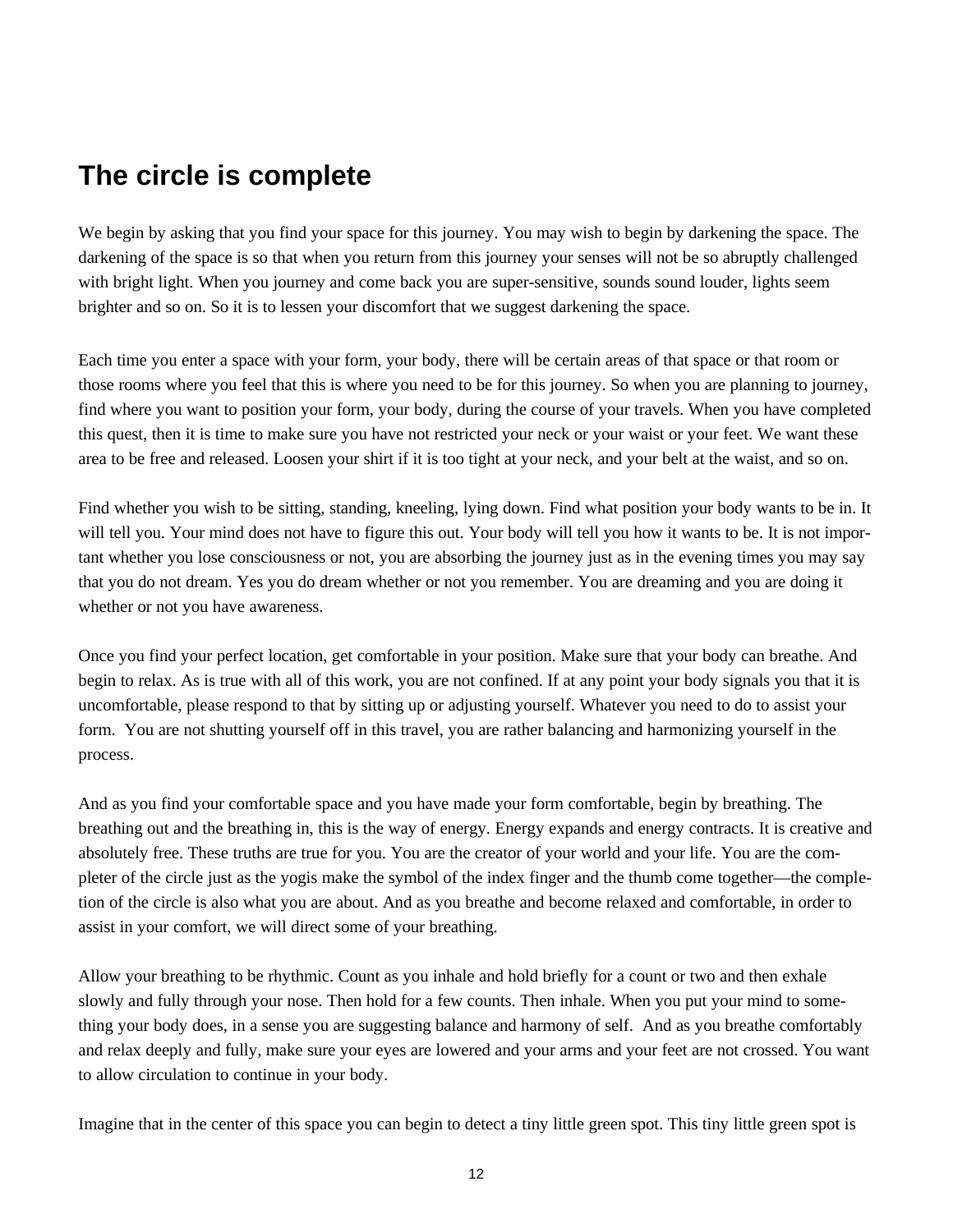swirling round and round, and as you watch you notice that it begins to get larger. Soon it is the size of a tennis ball and you can see now that it is spinning. And you enjoy the sparkling of its greenness. The luminosity of it begins to expand and you see that it is getting larger and beginning to fill the space. And soon you can feel it at the bottoms of your feet. And as you feel it at your feet you can feel the tingling and the warmth and the nurturing as it touches gently your feet bottoms, and then slowly begins to cover your feet relaxing your feet entirely.

And as this green mist that is expanding begins to move into your ankle, they too begin to relax. And the green mist continuing to expand and fill the space starts to move up your leg. You can feel the calf of your leg and shin relaxing. The green mist now moves up to your knees and they too relax. All tension now is gone from your lower leg and your feet. And the green mist continues to expand and moves to the upper part of your legs. The backs and the fronts. Swirling, swirling, all tension gone. Your legs are relaxing.

And the green mist continues to expand into your hips and your hips are relaxed. The green mist continues to expand and as it moves up your torso you can feel each vertebra in your back relaxing as if "pling, pling, pling," your back is totally relaxing. And the front part of your torso is relaxing. All the functions that are going on in your body are suddenly in great harmony and relaxed.

And the green mist continues to expand and move up to your upper back into your shoulders. You feel your shoulders relaxing. The green mist travels down your arms to your elbows, into your forearms and into your wrists and your hands. And you can feel each finger, "pop, pop, pop, pop" as they relax. The green mist now is entirely covering your body, and continues to expand into your neck. Swirling and relaxing, all tension gone from your neck. Into your jaw. Your jaw relaxes. All tension is gone around your mouth, your eyes. Your forehead relaxes. The top of your head relaxes.

And as you take a deep breath the green mist goes down inside you. As it moves down inside you, all is relaxed. And glowing beautifully just like the green mist. Sparkling and relaxed from the inside of you, all the way down to your toes, up to your head you are completely immersed in the green mist. And your body is safe. Your body is secure. Your body is being healed. Great health is coming to you as you rest and relax in the green mist.

And now with your mind's eye, go to sanctuary. You find yourself in a beautiful place with all the elements and all the things that you love and appreciate so much. If you love the ocean, there is water and an ocean. If you love the mountains, you can see and smell the freshness of the mountains. If you enjoy structures you can see beautiful, magnificent structures; all just for you. And as you find yourself in this beautiful sanctuary place, you know that in this place, and from this place you may travel and be perfectly safe. You may do and be whatever you wish, for this is truly of you.

And you make your way around sanctuary to a beautiful door and a beautiful doorway. It may be made of beautiful crystal, or the finest polished wood you can imagine. Or perhaps it is metallic. Or perhaps it is liquid or air. Whatever it is you, are at the doorway and only you have the magic for opening the door. And as the magic of your knowing is coming present for you, the doorway opens as if to welcome you. And you step inside.

Inside this beautiful space, look around at all the familiar and wonderful things that are just here for you. The beautiful plants and/or animals that are a part of your loving world. You find them here. You can listen for water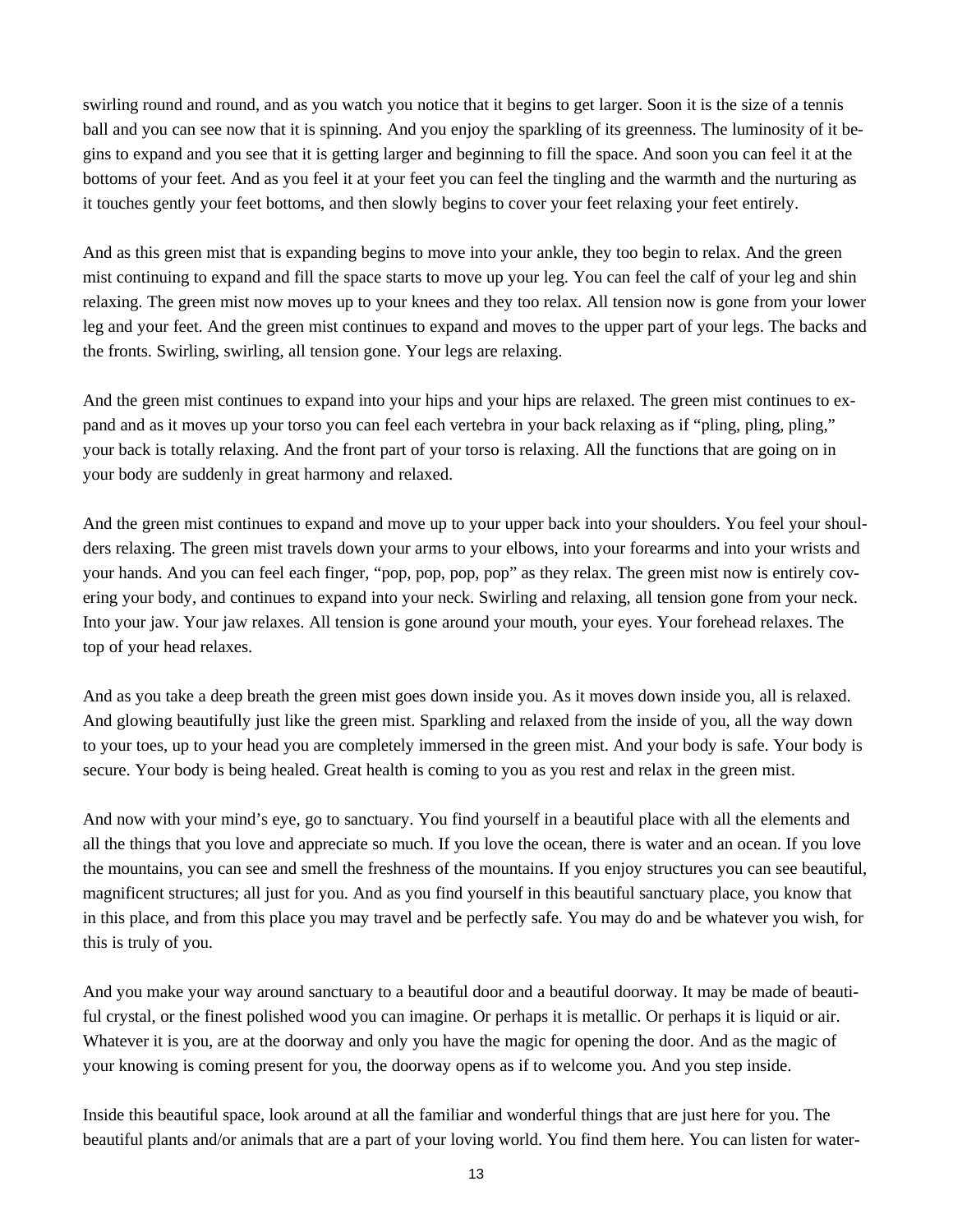falls if you love them. You can smell the fragrance of all the beautiful flowers that are your favorites. For in this space there is you. And as you continue walking through this building, this place, this wonderful space, you notice a room far down the hall ahead of you. And as you begin to walk down this hallway, you notice that there is a light shimmering in the ceiling above, or in the sky above. And this light that is shimmering is just enough for you to make your way down this hallway.

And perhaps it curves a little bit here and it curves back the other way. And you notice as you continue to walk down this hallway, the beauty of the curves and the feeling of the walls as you run your hand along them. Wonderful, comforting and relaxing. And soon you're at the end of the hallway, and at the room you are to enter. When you're ready and if you want to, find a way to open the door. And have this doorway open. And once it is open step inside.

§

Now you are in a different space. If it is dark you may want to have a light appear. If you want to have a light appear, direct it as if moving your hand or summoning it with your thought. If there is too much light you may want to dim the light by thinking of it or motioning for it. And when the lighting is just right, so that you can see what you want to see, begin to walk down the beautiful pathway that seems to be made just for you.

Notice the cobblestones, notice the structure and texture of this wonderful pathway. Perhaps in places it is rough and loosely packed. Perhaps in other places it is tightly and firmly packed, or perhaps carved and laid as if by fine craftsmen. And as you continue down this pathway, look around you. Notice that in this space there is light and dark at the same time. There are plants, there is water, there is desert, there is sand. It is as if as soon as you think of it, it's there--a part of this journey.

And as you continue down this pathway you look up ahead and you notice that the pathway goes into a valley as if it's hidden or perhaps embraced by two very strong powerful mountains. And from the valley below you can hear water like a beautiful babbling brook. And you can smell the wonderful outdoors smells. And as you step off this pathway, and make your way through nature, you are moving amongst grasses that are beautiful and soft like velvet. You can feel them touching your skin like fingers massaging your legs. And you can still hear the babbling brook as you make your way into the valley.

When you come to the middle of this valley floor, lie down on your back, still listening to the babbling brook and look around you at the strong, strong mountains. Hear their beautiful call as if they can speak to you. First the mountain on one side. Listen to the message of its words. Then the mountain on the other side begins to speak. And what you are hearing may not sound like words, but you are feeling. And notice that they are beginning to tell you of the babbling brook. At one time the babbling brook used to come from the mountains. Then one time as far back as they can remember the babbling brook started coming from the center of the valley. It seemed strange to many of the creatures that came there that the brook would suddenly come from the center of the valley and yet the wisdom of the mountains would say to the crows, for example who came by questioning where this brook came from. The mountains would say, "Crow friend, it is coming from the Earth Mother. Whether it comes from high atop the mountain or flows down, or comes up from the fiery furnace belly of the Earth Mother, it is still the same. It is still the same water. It is still for you."

And soon the plants and all the animals learned to know this too of the babbling brook. And as you're lying there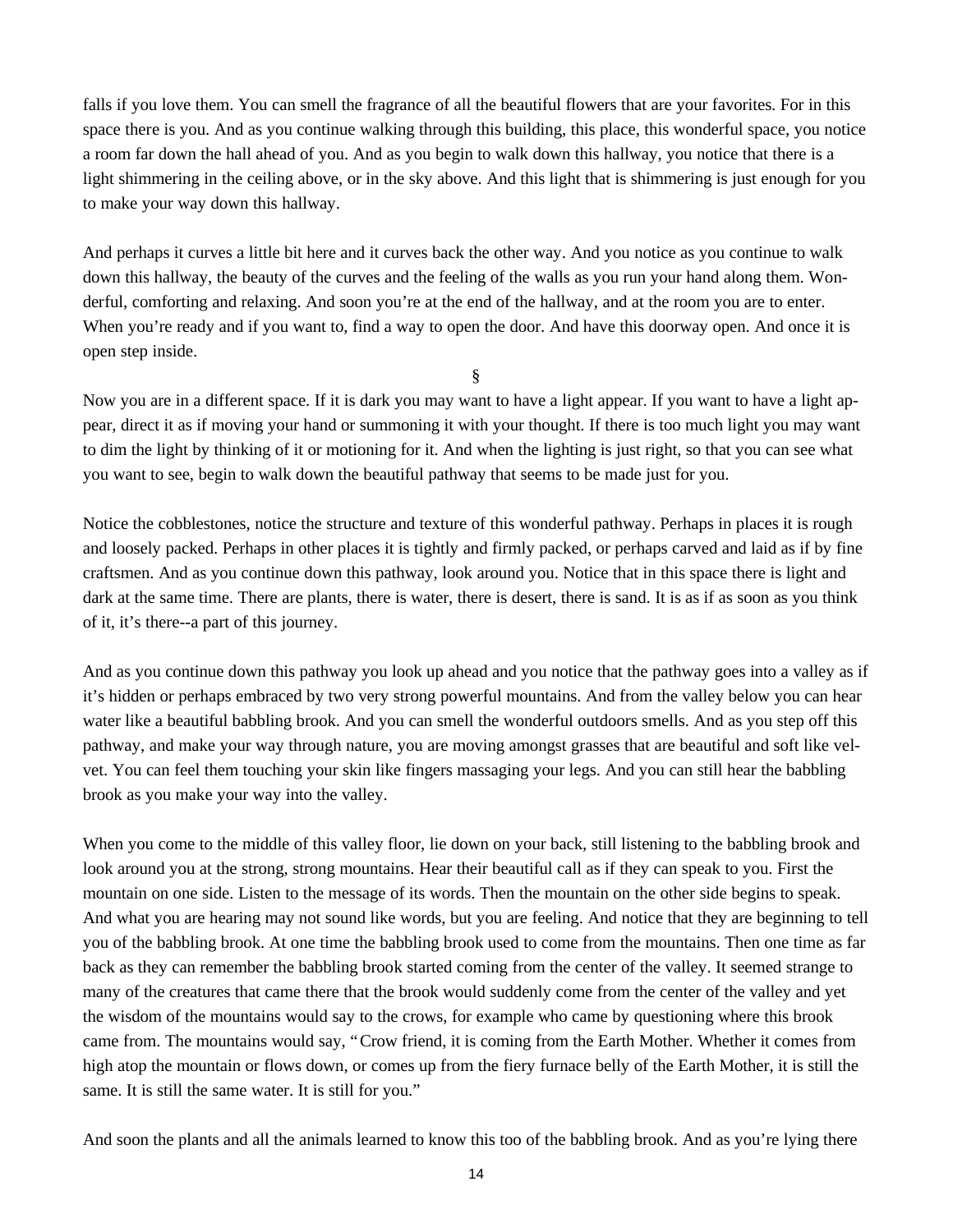listening to the babbling brook, notice that it is beginning to answer your questions about it. Listen.

§

And thanking the babbling brook, and the mountains for telling you of themselves, you turn and continue on your journey. Aas you leave the valley between the two mountains, you notice up ahead a stand of trees. The most beautiful stand of trees you can ever remember seeing. And you make your way toward this beautiful stand of trees. They seem to be a small gathering. And as you ask them to tell you of themselves, you begin to listen to what they have to say.

§

And their stories of roots that extend through eternity. And arms and leaves that lift up to the highest parts of the heavens. And as you look at these beautiful trees you know that they have a wonderful story to tell. And as you listen you can feel their roots and their leaves as they make a wonderful, wonderful circle in the earth and the sky. And you begin to tell the trees the story of the babbling brook. And the trees say to you, "Yes, we know of the brook. And we know its circle is complete too." And you are knowing this also.

And as you thank the stand of trees and begin to move on, you notice that ahead of you is a person. While you perhaps can't make out the features from this distance, as you get closer and closer you notice this person. You can tell who it is. And the person says to you that your question will be answered. Now is the time for you to ask. Now is the time to listen for the answer.

§

And as you have completed, the person comes over to you and takes hold of your shoulders and you stand face-toface, and nose-to-nose. And as you begin a long, long inhale the person comes up into you and fills you inside. And you at the same time can feel yourself being pulled into the inhale of this person. And as you begin to stretch and fill out the body of this one you have met, you turn with these new eyes and see your body standing opposite you, filled with the one whose body you are filling. You can see your feet begin to join. Your hands and arms. The tops of your heads, and the circle is once more complete. And all the passageways through every tiny cell in the skin open so that you freely flow in and out. In and out. Your form is complete and you are complete and the circle is complete.

And as you continue to walk along you find a wonderful rock: shiny and beautiful. You go over and you sit down, or you lie down, beside the rock and you begin to stroke it gently with your hand. And as you stroke it gently, it begins to speak to you and it tells you of itself. And you listen.

§

And when you have heard the story of the rock, you find yourself part of the rock and the rock part of you. And the circle is complete. As you continue to walk you notice the beautiful path. Some parts of it rough and loosely laid. Other parts intricately patterned as if by magnificent craftsmen. As you step upon this beautiful pathway you notice that the circle is complete. You walk up the pathway and with each step you take, and with each breath you breathe in, you realize that all of this is all of you.

And up the pathway you continue to journey until you reach the passageway, the doorway, the portal. And when you step through you may decide to leave the doorway open. The circle is complete. And as you move back through sanctuary noticing the beautiful things that are there, some special gifts to you from spirits, from dear friends, and wise ones over much of time, some beyond your memory. You find some things there and as you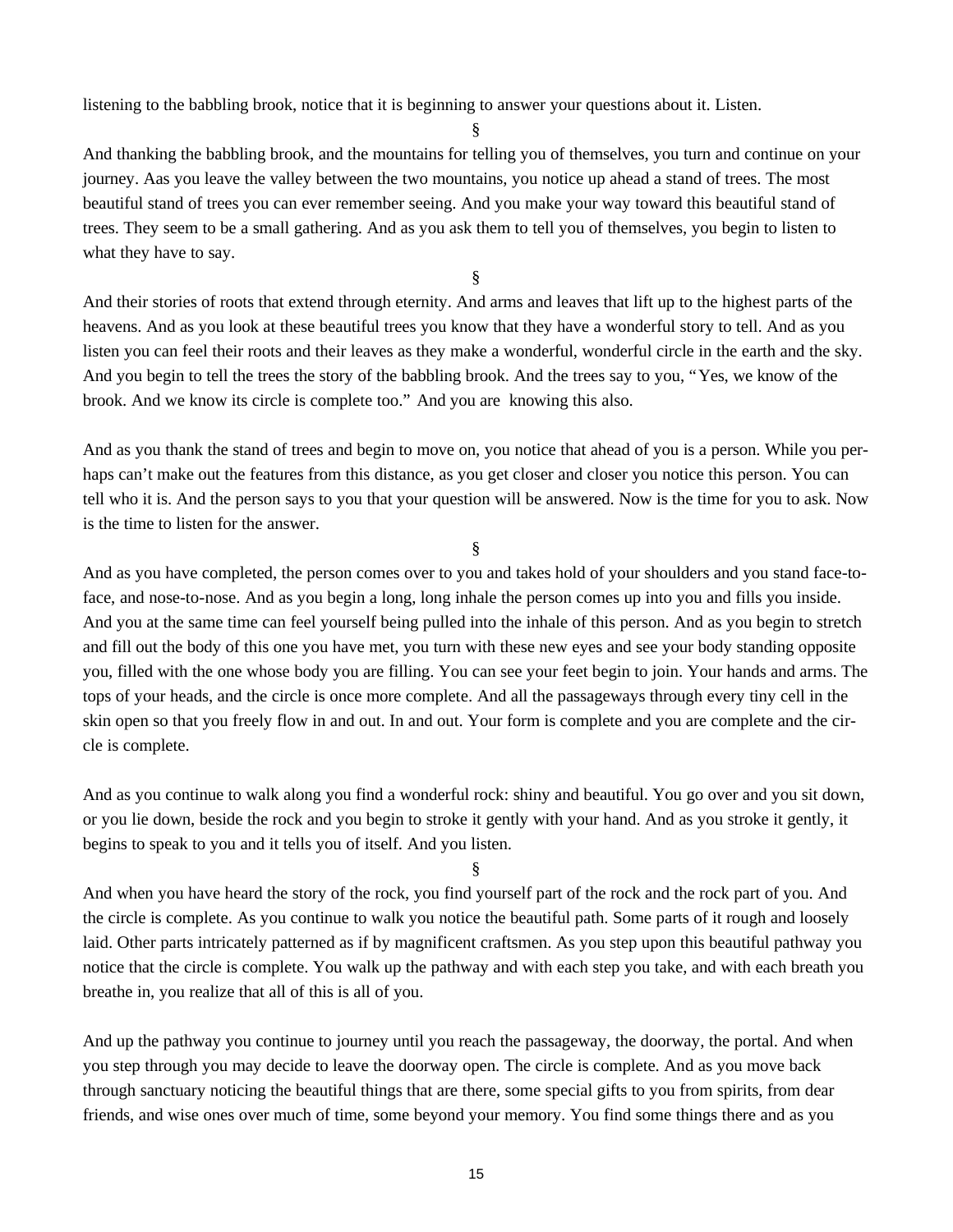touch them great floods of stories come back into your mind. Great memories are awakened and the circle is complete.

And there is a part of this beautiful sanctuary space where faith and hope and love flow like beautiful showers. And if you want to, you may move into those places and turn those beautiful showers on and stand in their midst. Allow the beautiful energies of faith and hope and love to fill you up and flow over and through you. And the circle is complete.

And making your way now to a beautiful area, a nice cushiony soft area. And sitting down for a moment and allowing all these completed circles to fill your being and then setting them in motion. And as they begin to spin and produce the beautiful patterns and designs, the geometry of existence is being played out right before your eyes. And you can see the colors and the shapes. And the circle is complete.

And now taking a deep breath and moving to the entryway of sanctuary. Passing through the entryway, knowing that sanctuary is always there for you to return to. Always there for you to journey. Always there for you to be. And realizing that you have a beautiful, magnificent form in this space, in the green mist, in the healing energy of each other. And the circle is complete.

And noticing that the green mist begins to recede now. From the top of your head and down your face. Slowly it begins to move. As you exhale it begins to come from inside you to outside you. And each time you breathe, more healing is imparted to you. Your face is now uncovered, and your neck. The green mist slowly begins to move down past your shoulders. Leaving your fingers wrists and arms. Moving now down your torso, down, down to your hips. Now past your legs, into your knees. Down your shins and calves, into your ankles. Lingering for a moment on your feet once more. Then returning to a tinier and tinier and tinier speck in this space. You may call upon the green mist whenever you wish, and it will be present.

And wiggling your fingers and wiggling your toes and returning to this space and this time.

The circle is complete.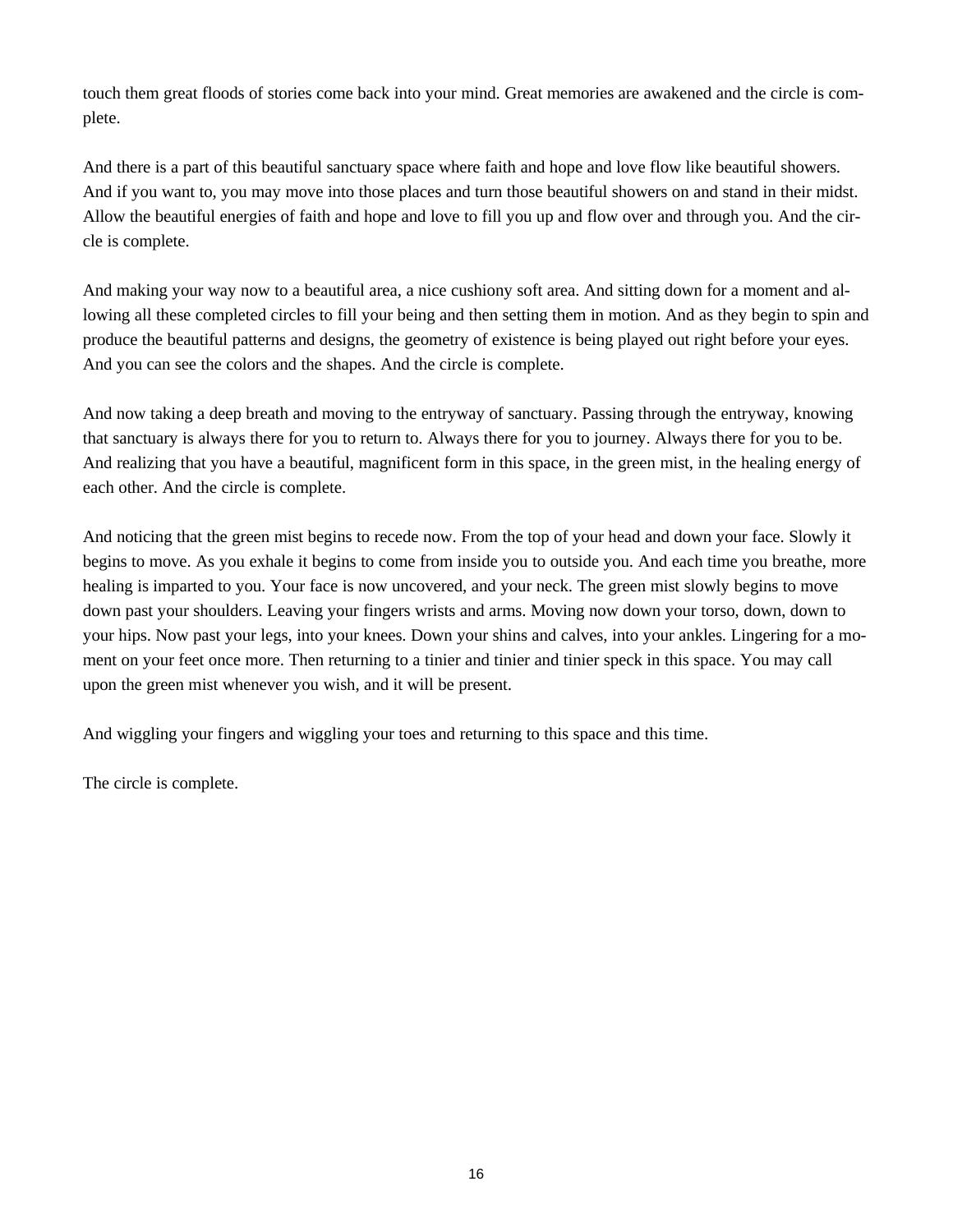# **Building of ribbons and colors**

And breathe in, and breathe out, and begin to relax. If your hands are crossed, uncross them. If your body is constricted so that circulation is cut off, notice this. Allow your body to say to you what it needs in order to be comfortable in this time and space. Even if it seems like an odd thing that the body is asking of you, try it. And then later if that need changes, change again. It is fine. The body is the holder of the now. It is a very, very important part of your experience of this thing you call life. Cherish it and recognize its sacred needs. And if your eyes have not lowered, lower or close them gently. And breathe.

Now imagine that in the center of this space you begin to sense a tiny, tiny dot of green mist. And as first it is a tiny dot; you can tell that as it begins to spin— as it begins to spin, it is like a beautiful ball growing and it's filled with green mist. And as the green mist expands and grows, you can see it begin to fill this space. Soon you can feel it at the bottoms of your feet. You can tell that it is ready to come inside.

As it touches your feet and finds the magical portal, it begins to enter through the bottoms of your feet. And as it enters you can feel it surrounding the outside, and swirling inside, and your feet are relaxed. And as the mist continues to swirl and move and expand and grow, it moves up, up into your ankles, into your shins. And you can feel it on the outside of your legs and on the inside of your legs, and they relax. And as the green mist continues to grow and expand, it reaches your knees. And you can feel it on the outside, and you can feel it on the inside. And as the green mist continues to expand, and as the green mist continues to grow, you can feel it on the inside of your upper legs, you can feel it on the outside. And your legs, your whole entire legs relax. And as your green mist continues to expand and grow, it moves into your hips. Your hips relax. All tension is gone. And the green mist continues slowly to move up your torso, both inside and outside, and you can feel each vertebra in your back relax — like someone beautifully playing a musical instrument and as each note is touched the back relaxes.

And the green mist continues to expand and grow and it swirls inside and outside the torso; it reaches the shoulders. And the shoulders relax. And the green mist goes down the upper arm, into the elbows, the forearms. Inside and outside the green mist travels, into the hand, and each finger of the hands, and the arms relax. All tension is gone. And as the green mist continues to expand and grow it moves into the neck, and the neck relaxes. It's had to work so long holding up the head, and now it can relax.

And the green mist continues to grow and expand and the jaw relaxes. The area around the mouth relaxes. The eyes relax. The nose relaxes. The face, the head, the ears, all relax. All tension is gone. And as the green mist continues to swirl and grow, the entire form is relaxed, and this entire space is filled with relaxation. As the form is relaxed, it's now time for the journey to sanctuary.

And you find yourself in this beautiful, beautiful thing you call sanctuary. For some there may be a magical way to get there— a magical door, a magic word that's said. For some it may be in the great outdoors and there's a hidden passage to get it. However it is, you know exactly how to get to sanctuary, and you go in. Once inside sanctu-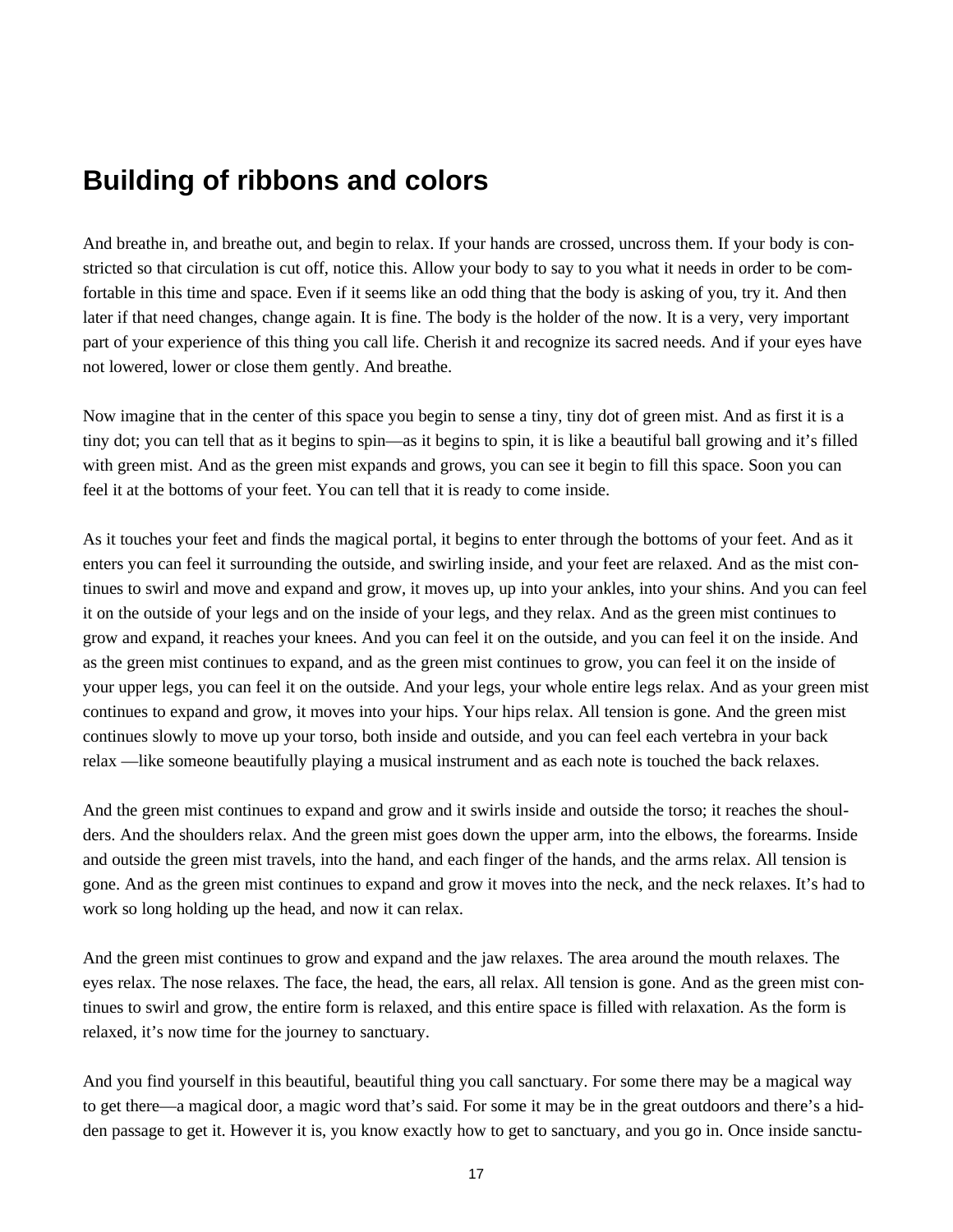ary you look around and this feels like your place. This is where you are, this is where you have always been, will always be. It is the soul of you. It is the reference point for you. It is peaceful here. It is your place. And look around. Feel the comfortableness of this place. Notice all the beautiful things and the wonderful feelings, and the wonderful sounds of just this special sanctuary. And as you continue to move through sanctuary, imagine for a moment that you're in the garden of sanctuary. And as you look around in this beautiful place you can hear the sounds of life itself. You can smell the freshness that only a garden can have. You see the colorful richness of all the creatures and plants in this place. And as you move through this garden of sanctuary, you notice up ahead a beautiful, beautiful valley.

You can see that it is about time for the sun to set, but you know that somewhere down in this valley is the building you're looking for, and you continue to walk. The shadows of the end of the day begin to fall upon the path that you are walking, but you continue to walk. And as the light dims even more, as this day is past, you continue to walk. And as darkness is settling in around you, you notice that you have arrived in the seat of the valley. And there just ahead of you is a beautiful building, small and yet ornately carved. And you go over to the building and you open the beautiful ornate door. And if you want to, step inside.

Once inside, you can see streamers of silk ribbons of all of the colors. It is as if one end is attached to the walls, floor and ceiling of this place, and they are fluttering out in space as if some invisible breath is breathing in and out as they flutter. You move into the center of this small room and as you turn round slowly you can see that they are all moving, they are all flowing going back and forth like rivers of colors, and they reach out and they touch you as you're in the center of this space. Like loving fingers they are stroking your body up and down. And as you turn 'round it is as if you are turning in the middle of a field of beautiful colored silken fingers that are gently stroking your body, up and down, and around and over and through.

And you begin to hear them singing. And you notice the notes attached to each one. But it isn't important so much as the harmony they make when they all flow together, as if the fingers of the silk are also toning your form. And as you gently and slowly go round and round, they touch and they move through your form. And the sounds they are making, the harmony of the song, you know it is your song. You can feel it to your core. And you raise your hands up in the space and you allow your hands and arms and every part of your form to be touched by these beautiful, beautiful, colored ribbons. And as if by magic, the breath begins to slow and their wave begins to slow. And soon in the silence of the space, you can see all of their beauty as they lay one upon the other. And you know that as soon as you begin to turn round, the breath will begin again.

So you extend your arms outward and you begin to turn 'round. And as if the breathing begins anew, the ribbons begin to wave in the breath and they stroke your body up and down and around you spin, and they touch and they sing and the harmony returns, and you are at peace and great healing is taking place.

§

And when you have had your fill of this wonderful exchange, walk over to the door and step outside. Remember this valley. You may return here any time you want. You may bring friends here, those you meet in this life who are troubled, whether known to you or not. You may bring them here with you in spirit, or if your imagination is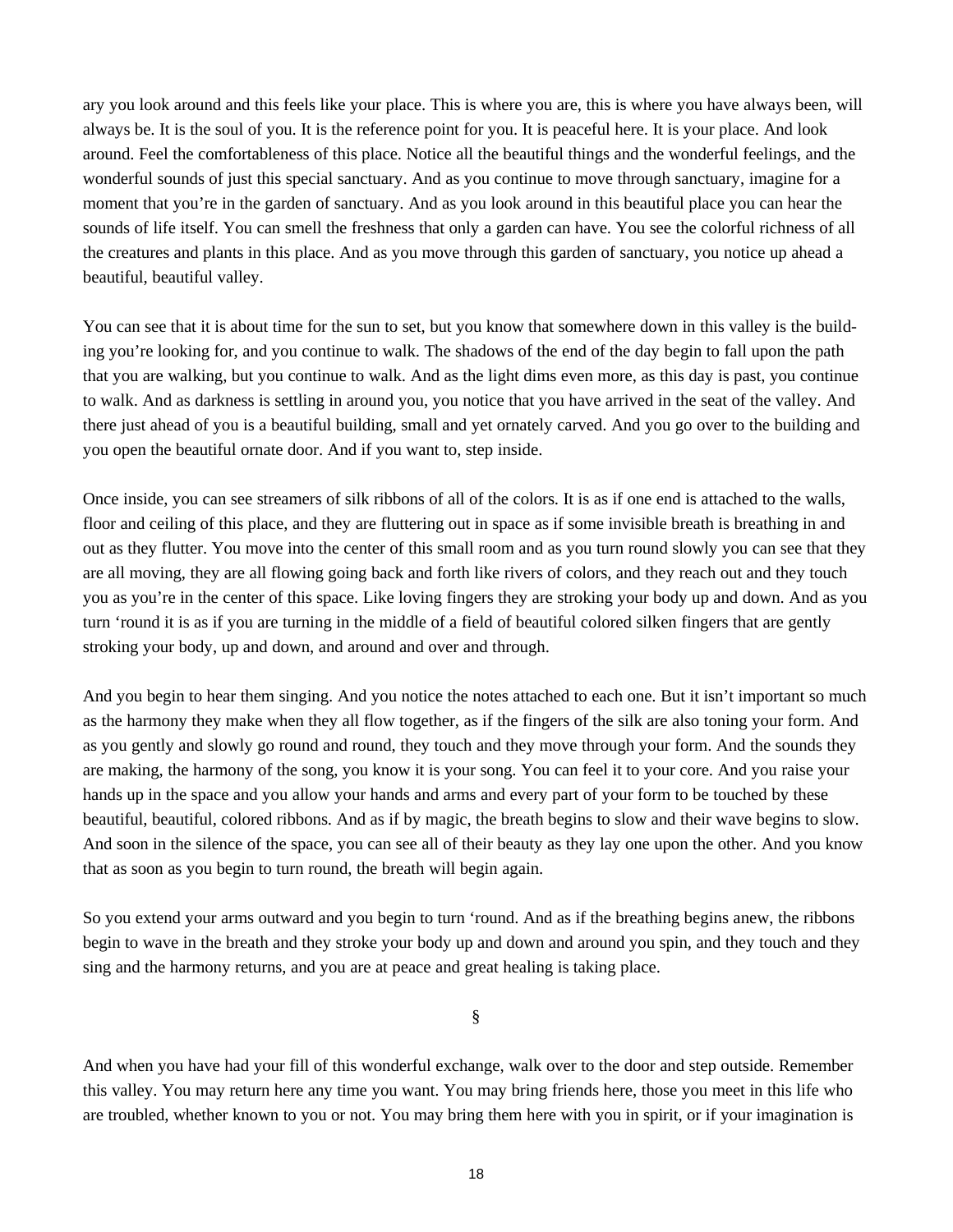working, they will come in person.

And even in the darkness, you know where this place is. And no sooner had you thought of the darkness outside, than you can see the first glimmer of daylight around the mountain surrounding this valley. And as the new day begins to dawn, the new experience is part of you. And as you begin to climb back up out of the valley, with each step you take, the sun is rising higher. And more and more of the light fills the path you're on. And as you reach different points in your journey upward, turn and look once more to know for sure that this wonderful place is there.

And continue walking until you are back up to the garden of sanctuary, and you realize that the breathing, the breath, the harmony, and the colors are wonderful gifts from you, to you. And as you thank the wonderful garden, and wave goodbye to the small building at the bottom of the valley, you turn to walk back through the garden to sanctuary.

And with gratitude in your heart, making your way to the wonderful containers full of hope and faith and love. The unending, unlimited resource of the energy of your creation. And as you look at these, either splash them on you or dive into them, and enjoy the richness of the gifts of these energies. There is never an end to their supply. There is never a beginning of your end. As you finish your experience with these energies, with gratitude in your heart, thank them for replenishing all your creative juices, allowing your new creativity to go even further. And when you are filled with the richness of the energy of sanctuary, and when you are ready, with gratitude in your heart, say goodbye to sanctuary. Knowing that it is always with you and you are always in sanctuary. You can focus on it at any time.

§

And returning to this place of the green mist, and noticing that the green mist also has movement about it, a joyfulness as it begins to contract. You can feel it going over the outside of your face, and the inside of your face. You can feel its magnificence as it leaves you with tickles of joy. As it moves down through the neck area, comes up from your fingers and hands and arms, through your shoulders, and down your torso. The green mist travels, leaving behind wonderful feelings of peace and joy. Into the hips, relaxing the hips, upper legs, into the knees. Down the legs the green mist travels leaving relaxation behind. Into the ankles, into the feet. The soles of your feet feel wonderfully relaxed, and now the mist is exiting through the magical portal at the bottoms of your feet, And gathering itself up into a tinier and tinier ball in the center of the space.

And know that the green mist is always there for you. You have but to think the phrase "green mist" and you can recall it to yourself, and instantly you'll remember the wonderful feelings as they soothe all your energy lines, as they soothe your form.

And returning fully to this space and this time knowing that you are relaxed. You are ready for whatever is ahead of you. In this moment you have found the resources that you have always wanted— to be all that you are. And wiggling your fingers and wiggling your toes, gently begin to allow yourself to return to this time and space. And be very gentle and slow with yourself. Coming back.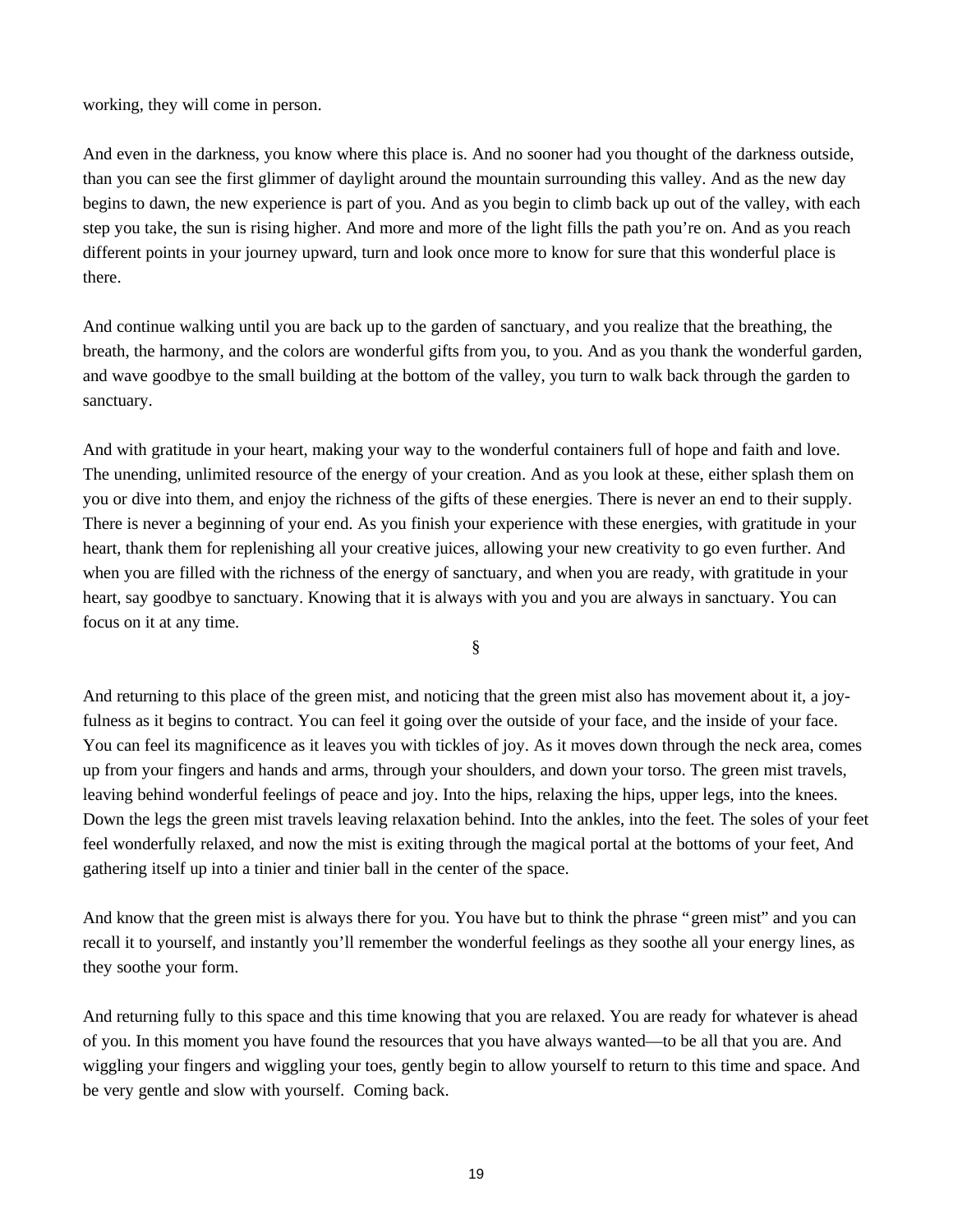## **Vortex of Sound**

Beginning as comfortable as you can be. Allowing arms that may be crossed to uncross. Feet that may be crossed to uncross, for these tend to cut off circulation. If you have constrictive clothing, loosen it as you do not wish to constrict the breathing. The form will continue in health and well-being during this process when you are journeying beyond its borders. For you see, in this exercise, you will begin to experience the fact that you are much more than the ends of your fingers. That, in fact, you are everything beyond your skin. That what is within your skin is but the focus for the ego-identity in traveling through this life.

Now, sitting, or lying, or reclining comfortable, if you would imagine for a moment that you are breathing steadily and comfortably. Focus on that so that your body gets deep breaths and can find great comfort in the depth of these breaths. Your breathing is very much like energy is. It is very much like the creation of your universe— the expansion of energy, the contraction of energy. Just as you breath out and breath in, so too does all of manifested form in your universe. And while your breathing is steady and slow and comfortable, so too is all of reality.

And as you are resting comfortably and breathing comfortably, imagine for a moment that in the center of the space you occupy is a beautiful green mist beginning to form just above the floor level. First just a dot, but slowly beginning to expand and expand, and as it expands and moves outward, it comes to where you are positioned. And as it touches you it fills you with relaxation and comfort. You feel it in your feet. You feel it in your ankles. As it goes around your legs and through your knees, these become relaxed. Your upper leg relaxes, your hips. Your back is relaxing. The torso is relaxing. And breathing steadily and comfortably, the green mist moves up to your shoulders and they too relax. Your neck relaxes. The area around your eyes and mouth relax, and you are breathing comfortably relaxed.

Each breath in the green mist goes inside, relaxing all of the inside of you. Touching its healing there too. And as all of you are encompassed and sharing in this green mist, knowing that your body is safe and secure, you may now move to the place— the special place— for you and you alone. It is like your great treasure, or your sanctuary. It is a place that only you can invite others to. It is for you and by you. And as you enter upon the scene, you're even more relaxed because this is home. This is like coming home. And as you enter this special place you look around and see what has happened since you were there last. Perhaps plants may have grown a bit. Or perhaps the water is flowing a bit. And as you look around and check everything out and make sure it is as you wish it to be, you move toward an area of this place that has a beautiful portal.

As you approach this portal it takes on a form that only you have created. It may appear to be a doorway. You notice the substance it's made of, the way it's structured. Is it round or square or rectangular? Does it have windows, or is it wood? Is it made of some metal. As you examine this portal, you know that it is yours and it is your creation. You can feel that it is a part of you. And as you observe this portal, you notice the door handle, or the latch. And as you check to make sure that all you are leaving behind in the sanctuary is resting safely there. And if you wish to in the sanctuary pick up some things for this journey, such as a drink of hope, or a text that you may wish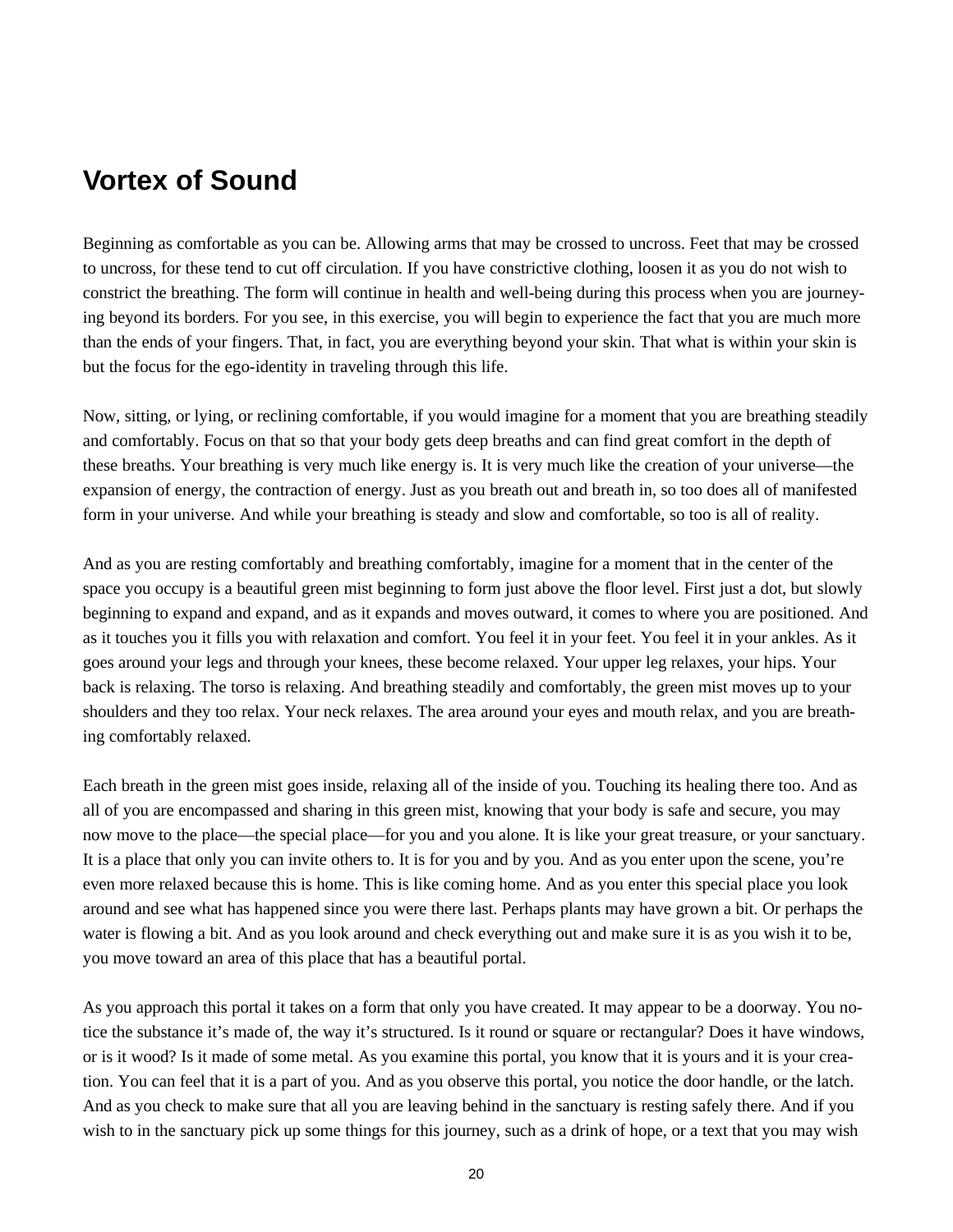to study, or an implement that you may wish to use in the work ahead of you. And filling your satchel with those things you wish to take on this journey, and checking to see if you are attired the way you wish to be. If not, move to a place where you can change what you are wearing. If you wish to take water and refreshments, procure these.

And as you move back to the space where the portal is check to see that you have everything you want for the journey. Anything that's missing, pick it up and make it a part of you. And if you are really concerned about this, you may create a special tube-like channel that will flow from the sanctuary to wherever you go—like a giant umbilical cord, but not necessary attached to you. But should there arise something you wish you had with you, that you have forgotten, it can easily come to you through this magic tube.

If there is a part of you, or parts of you, that do not wish to go on this journey, that is fine. They will be safe and they may stay here in the sanctuary. If you do not wish to go, you do not have to travel this way. You can enjoy the relaxation in this very special, peaceful place, continuing to breath and experience the health that is there.

But for those of you who wish to travel, you will first open the portal. And however that happens for you, as you open the portal you see a magnificent vista in front of you. You realize that this will be a very special journey indeed. As you notice the nature of the surroundings as you embark upon this journey, you realize that you do not have to make any motion in order to move forward. But as you think it, you begin to move. The rate of speed, the direction, all of these, you just think about. And as you glide or float or soar forward, ego-identity is amazed at how easy and simple this is.

Soon, movement slows down and ego-identity, you, find yourself in the midst of another place. And at this place you meet three entities. They are standing in a row in front of you. As you look at each one, you recognize that each one of them has an important answer for you in what you will do next. They are the keepers of the energy essence. It is as if they are guardians or like angles for the special encounter waiting ahead of you. As you approach the first one, without even thinking, you know what to ask. And as the question is complete you listen for the answer. And you move to the second entity.

And again, without having planned it, you know what to ask. And having completed your question, you wait for the answer.

And having received the answer, you move to the third entity. And without thinking of the question, you find it being formed and you wait for the answer. And this time the answer is musical. And the music sweeps you forward. You find yourself in a magnificent vortex enjoying the magnificence of the sound. And we will be silent now as you flow on your journey.

§

It is not strange that you encounter the others who are present. It is as if all of you are touching and experiencing this journey together. Some of you may have experienced jumping out of an airplane with many other people. And as all of you are flying through the air forming wonderful circles one with the other, so too, this you can do. There is great power in where you are now. It is accessible for all that you do. And as all of you return to the place of your portal, and walk through and close the portal, or perhaps not closing it if you wish not, recognizing that for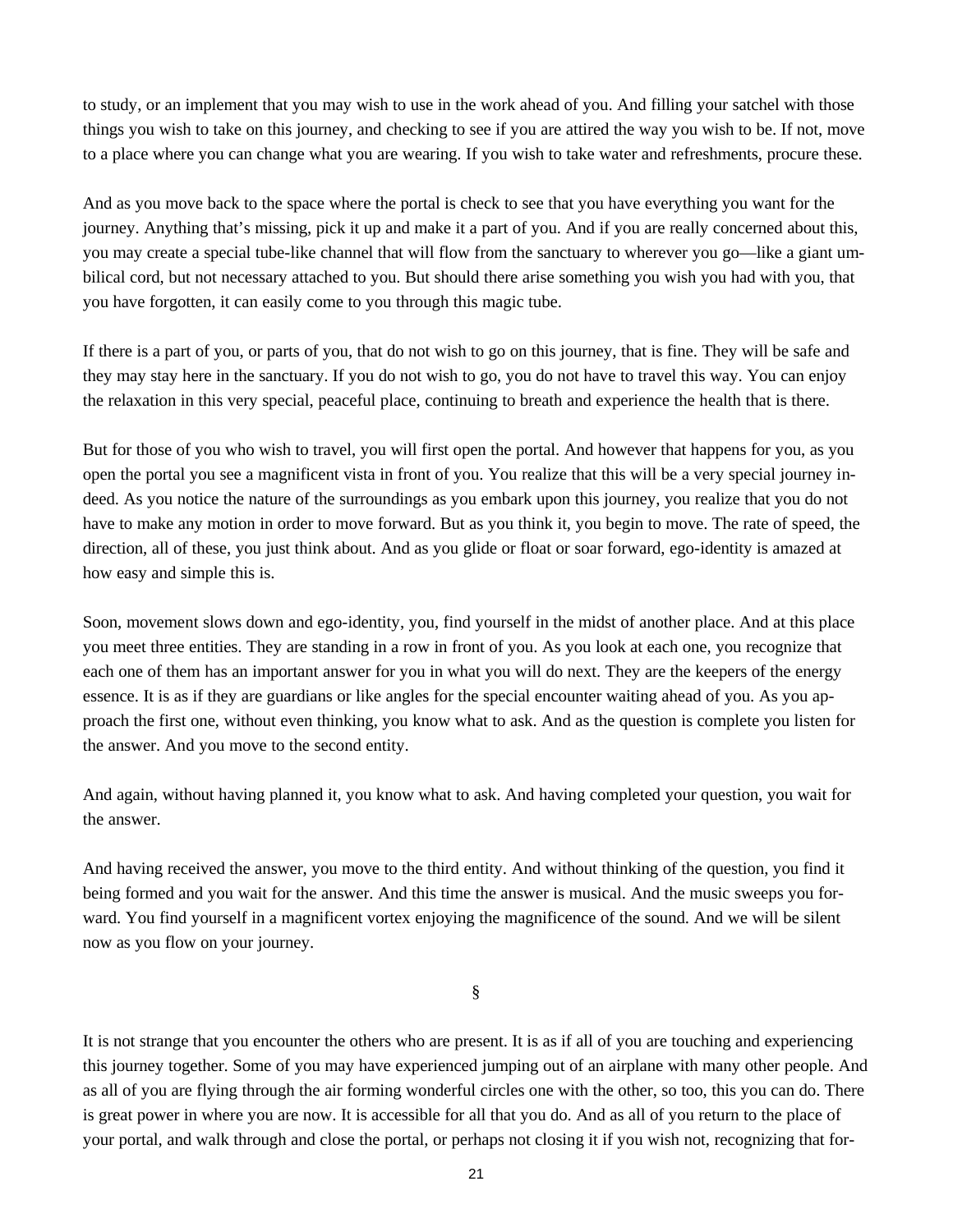ever more this journey with energy essence is always at your disposal. More than the angels can soar.

And returning to the sanctuary and the gifts that you may have received with the things you took, packing everything away neatly. Reacquiring any aspects of yourself that you may have left in peace and comfort as you journey. Collecting yourself together and saying your first name aloud as you reach the entrance to your sanctuary. This is the way to summon all the parts, to pull you together and have you return to this place.

And you find your body is fine, it has not aged since you left. It is enjoying the comfort of its place. And as you breath, taking several deep breaths to let all of you know you are rejoined again, you are made whole. And allowing the green mist to impart its healing energy to any part of you that you may wish, knowing that it is energy shared by all.

And observing that the green mist flows gently once again away from your head. Relaxing your shoulders and your neck. Down your body, past your hips, down the legs, down, down past the knees. Down, down to the ankles, to the feet. Until once again it becomes a tiny dot in the center of this space and can no longer be seen. But know this, the green mist is always there for you to summon any time you wish to experience this again— or the energy of this place. You have but to call the green mist and it is with you.

And wiggling your fingers and wiggling your toes, becoming fully present at this place in this time. And gently opening your eyes. Allowing yourself to experience this place again.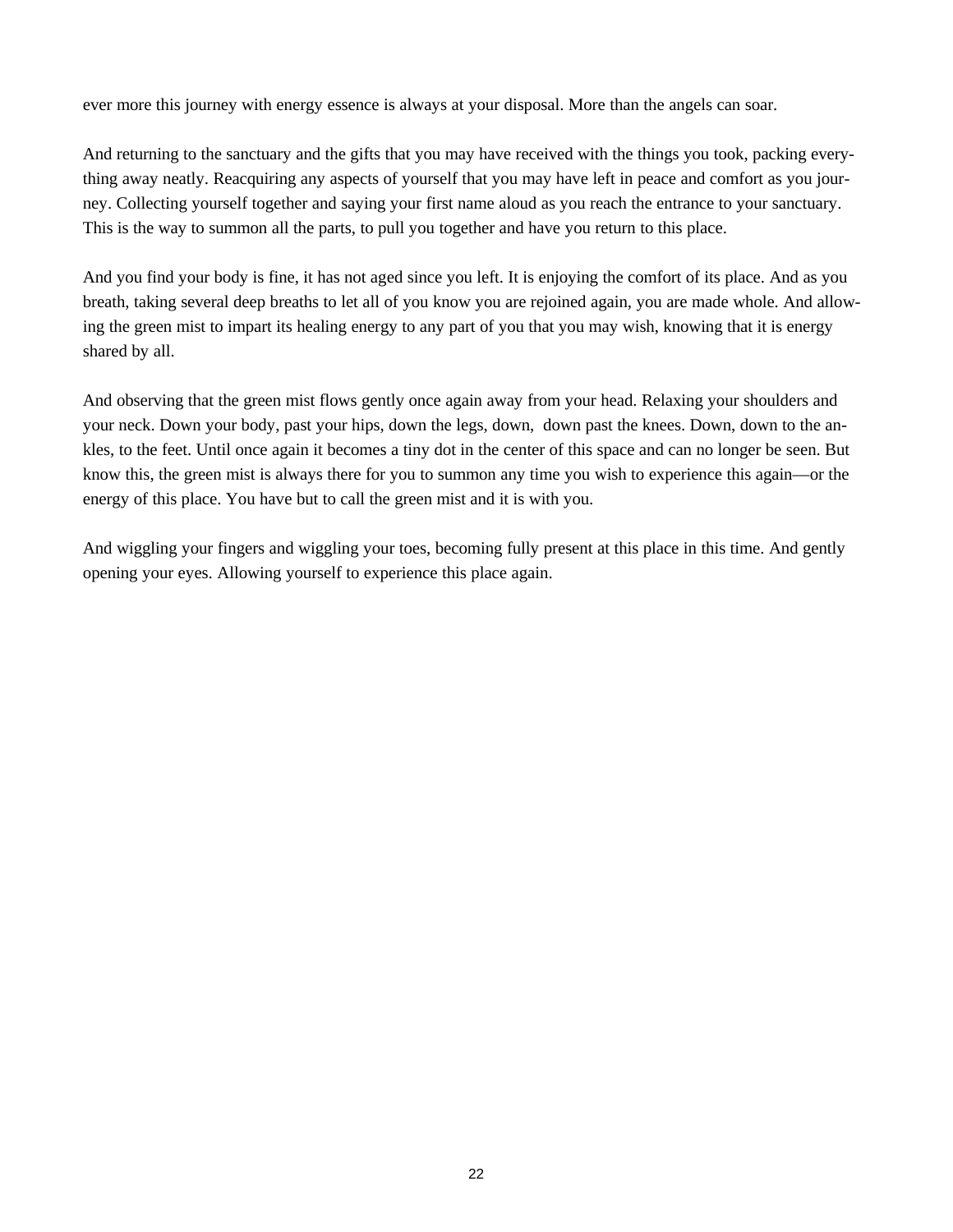# **Hot Air Balloon**

Imagine first that you have just had a very long, deep, drink of wonderfully fresh cool water. You can feel the coolness and the sweetness of this water as it enters your system and begins to fill you up. And as you breathe very deeply you enjoy the breath that comes after such a wonderful drink of water. And relaxing your form in this space, and breathing deeply and fully. And with each exhale sighing in a sense all tiredness out.

Imagine for a moment that in the center of this space, a tiny little green dot is beginning to appear. And as this tiny little dot begins to grow, it becomes a tennis ball of green mist. And as that ball begins to grow and expand, the green mist begins to fill up this space. And you notice that the green mist is at the bottoms of your feet. And as it touches your feet a gentleness is released, a peacefulness is released throughout your system. And you enjoy it as the green mist fills your feet. The tops and the sides, massaging them, removing all tension.

And the green mist begins to expand up your leg. Your shins relax, your calves relax, the green mist now covers your knees, and your knees relax. The upper part of your legs, covered now by the green mist. And each tiny part of you that is covered in the green mist is totally relaxed. Your legs now, from the feet up to the tops of your legs, are relaxed. Into your hips now travels the green mist, leaving its relaxation. As your hips relax the green mist comes up into your torso. And you can feel your back relaxing. Each vertebrae relaxing as the green mist travels upward along your torso. Your body is relaxed.

The green mist now reaches your shoulders, and your shoulders relax. Down your arms the green mist travels, your elbows relax, your forearms, your wrists. You can feel each finger relaxing. The green mist travels now into your neck and your neck relaxes. Into your jaw bone and your jaw relaxes. The green mist now moves up to your face and your face begins to relax. The area around your mouth and eyes, all tension is gone now as the green mist covers your head. And as you take a deep breath, the green mist begins to travel inside. And as it travels inside your body you can feel each cell inside your form relaxing. And as each cell relaxes, the body completely relaxes and is immersed in this wonderful feeling, relaxing green mist.

And as your body is relaxed, your soul begins to travel. And your soul travels to sanctuary— that wonderful place where you are who you are. As you get to sanctuary you look around you notice the familiarity of the things there. If you love skies, there is lots of sky. If you love the ocean, you notice there is the ocean. If you love meadows with beautiful sweet-smelling flowers, you notice these are here. If you love high, high snow-covered mountains, you notice these are here. All that you can imagine is here in sanctuary. There is also some form of structure. You have built this structure with your imagination. The structure is for you. It has all the comfortable things of you in it and around it. If you like babbling brooks, there is a babbling brook. Hot tub, there is a hot tub. The rooms are decorated the way you want them decorated. The lighting is just right. The temperature is perfect. As you travel through this structure, you notice how beautiful the rooms are. Each one so uniquely interesting, and all available for you and to you at all times.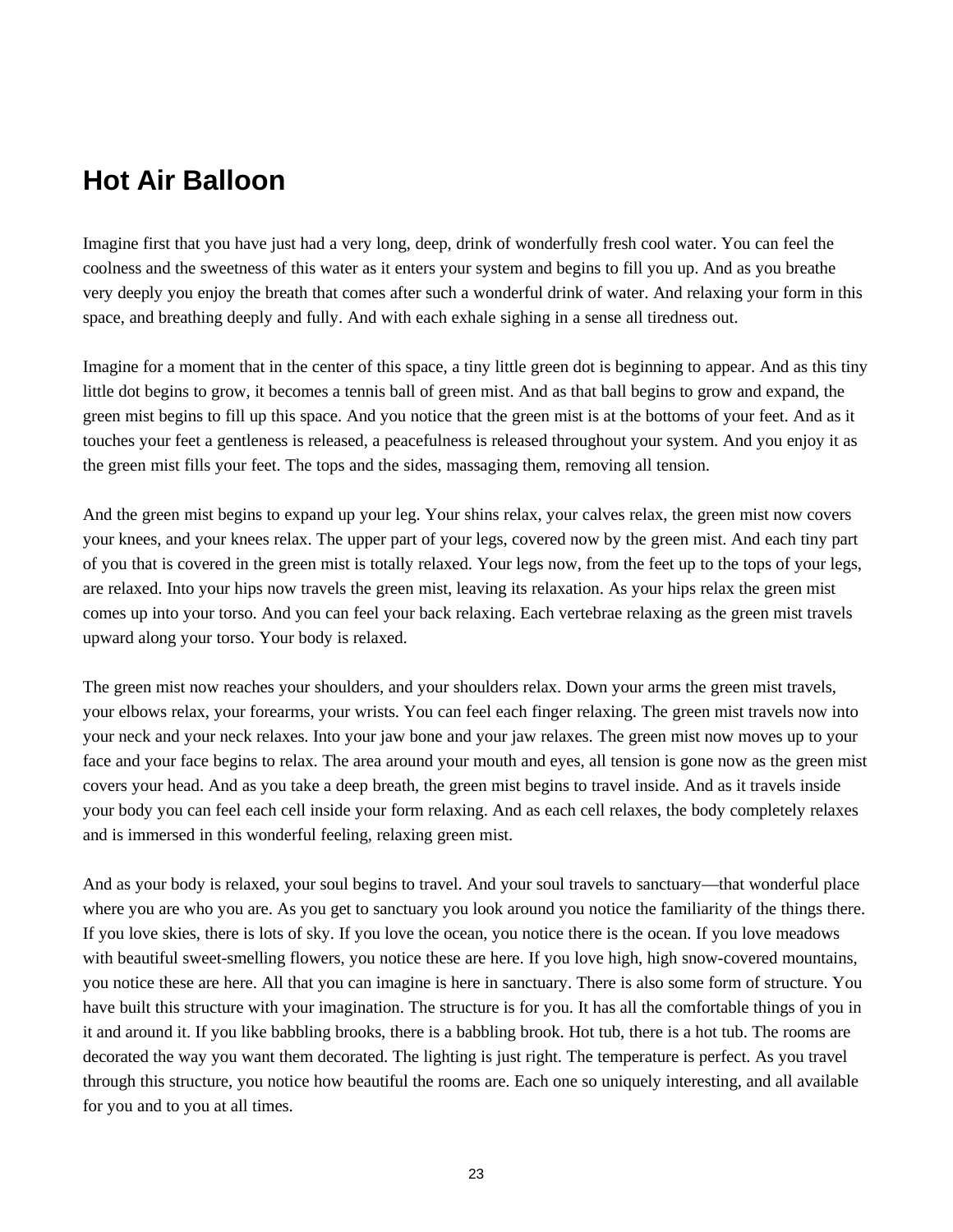As you pass through the building, the structure, and out into the open, you notice a garden. This is the garden from which journeying begins. As you enter the garden, it is just as you have made it. All the things that you would want to have there, you find. And as you walk around in the garden, you notice the nature of the plants and trees and animals if there are any. You notice also the statues, if there are any. The waterfall, if there is one. All of the things that are comfortable to you, you find here.

Off in the distance you see a path emerging leading beyond the garden. You know that this is the path that has been made for you for this day. For this journey. As you reach the beginning point of the path, you turn and look back at the garden and the beautiful building of sanctuary and all the familiar things— knowing that you will return here soon. It will be still waiting just as it is now.

And turning to look forward along this path, you begin to walk. And as you begin to walk with each step you take on this path, you are comforted and you are becoming enlightened. With each step you take it is as if the path itself has huge spotlights that are opening up for you. You can see clearer than you have before. You can hear better than you have before. All of your senses are at peak performance— and then some.

Down the path you travel. You notice it seems to be going down a bit. And as you follow it, soon you come to a cotton field. A field where there is lots of cotton ready to be harvested. And as you look across this field of white, it is as if snow has fallen in this beautiful sunny climate. As you move through the cotton field, you can feel brushing against your legs gently, the softness of each of the cotton blooms. You know it is time for harvesting. The gentleness with which they swish, swish, swish. Each step you take seems to make you more aware as these sense also become more and more heightened.

And as you come to the end of the row in the cotton field you notice ahead of you is a corn field. And you notice how beautiful and big and sturdy and green the plants are. And as you begin to walk down the row of the corn field you can smell the fragrance of the growing corn. You never, perhaps, even realized how wonderfully fresh and full of life the smell of growing corn has. And as you move along the row in the corn field, not only is the fragrance of these beautiful, wonderful, maturing plants coming to you as beautiful gifts, but you can feel brushing against your arms and the cheeks of your face the beautiful leaves of the corn plant. And as you move gently through the corn, you can feel the swish, swish, swish as these plants also fill you with wonder and the sense of adventure yet to come.

As you come to the end of the corn field you notice the path leads off into the distance and you begin to walk along the path. You can hear the rushing water ahead of you. You know that somewhere ahead you will find beautiful water. And sure enough, just ahead you can see you are approaching a beautiful waterfall. It is so high you must look up and as you look up you can feel each of the little drops of the water as the mist of the waterfall in the distance is coming over to gently kiss you hello and welcoming you on this journey. You can hear the sound of the roaring, rushing water as it fills the canyon below. As you look down you can see the crashing of the water below. And you can feel the force of the thunderous sound it makes as it pounds the earth below as if to wake up the earth.

And the path leads off to the left and off you go wandering off to the left in through some trees now in the beautiful shade. How cool and comfortable it is here. You can see through the leaves of the tree above you that the sun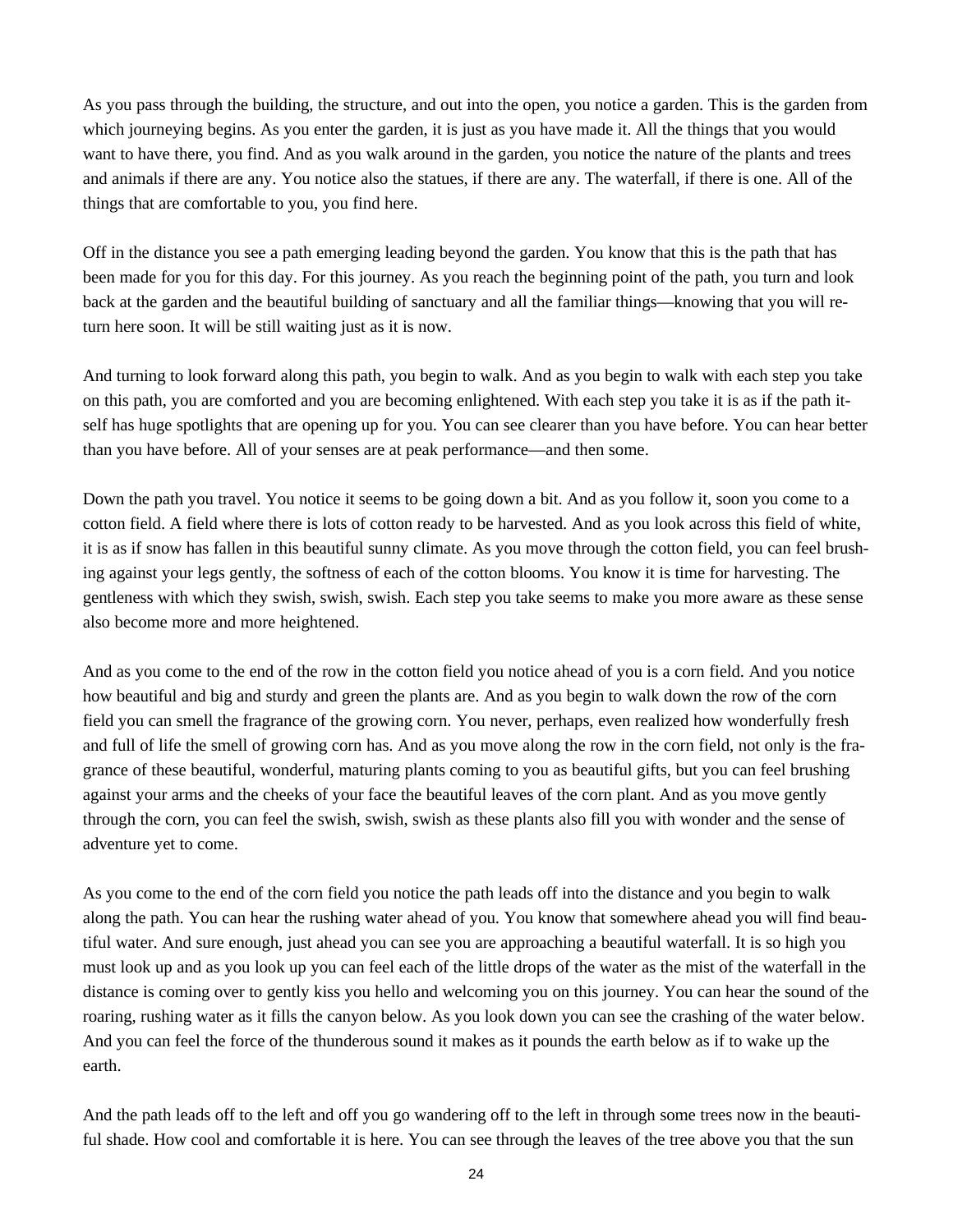is bright and warm, and that it is cool and comfortable in amongst the trees.

And the path continues. And you continue to walk. And soon on the path you are in an open space, in an open area. And the path seems to be going in the direction of more and more open spaces. And as the terrain flattens out and the land seems to go on forever, you notice that in this flat space there is also much life. You can sense around you the tiny little critters, the insects, as they jump and bounce around. Even in the flatness there seems to be movement on the horizon all around you. And still the path continues.

On down the path goes and back up the side of another mountain or hill. And back over and down another side the path continues. And you continue to walk. And you notice up ahead there is a beautiful, beautiful little stream. And beside the stream there is a beautiful goblet. And you pick it up and you dip it into the beautiful little stream. And you can see the sparkling of the water as it fills your cup. And you pick it up and put it to your lips and you taste the beautiful, refreshing, sweet water. And as you drink your fill of the water, it is as if your entire form begins to flow. It begins to glow and sparkle just as the water does in the sun. And you gently place your cup back down along the side of the stream.

You notice that the path goes across the stream. So you walk in with your feet bare, in through the water. You can feel the coolness. You can feel the gentleness of the water as it laps against your ankles. And as you wade across this little stream and go up the bank on the other side, you begin to follow the path again. And following the path now out into again a beautiful field filled with grass. Not very high, but beautiful and velvety in its touch. As you begin to walk along in the grass, you can feel the velvety touch of it.

You notice up ahead of you a beautiful hot air balloon. It seems to be waiting for you. And how beautifully colored it is. Notice the design of the colors, how beautiful and special they are. As you make your way over to the basket you notice there is someone there who is holding for you an entryway into the basket. And you step inside, and as this one smiles at you and releases the tether line, up, up, you begin to float.

And as you begin to float in the hot air balloon you look down at the terrain below you and you notice that the path you were on seems to have come up into the sky with you. It is as if the sparkling of the path is sparkling through the sky itself to the basket. And as you look around the side, off in the distance you can see that the path is now in the sky. And as the basket begins to follow along the beautiful, sparkling, path you notice the beautiful clouds. You notice how beautiful it is, the view from here. Each of the clouds feel like marshmellows as you reach a hand out it is as if you can hold them in your hand. And in holding them they become a part of you.

§

And on and on your path goes in your beautiful, beautiful, balloon. Soon you notice the path seems to be heading down. And as if by magic your balloon begins to descend. And as you descend through the heavens and the sky, you notice it is now dark and night has fallen. And the heavens around you are filled with stars, sparkling and shining and glowing as if each one is a little sign of welcome to you. And as you continue to descend in your balloon you notice that there is that man at the end who grabs the tether line, and gently pulls you back anchoring your balloon to earth and making a passage for you out of the gondola or basket.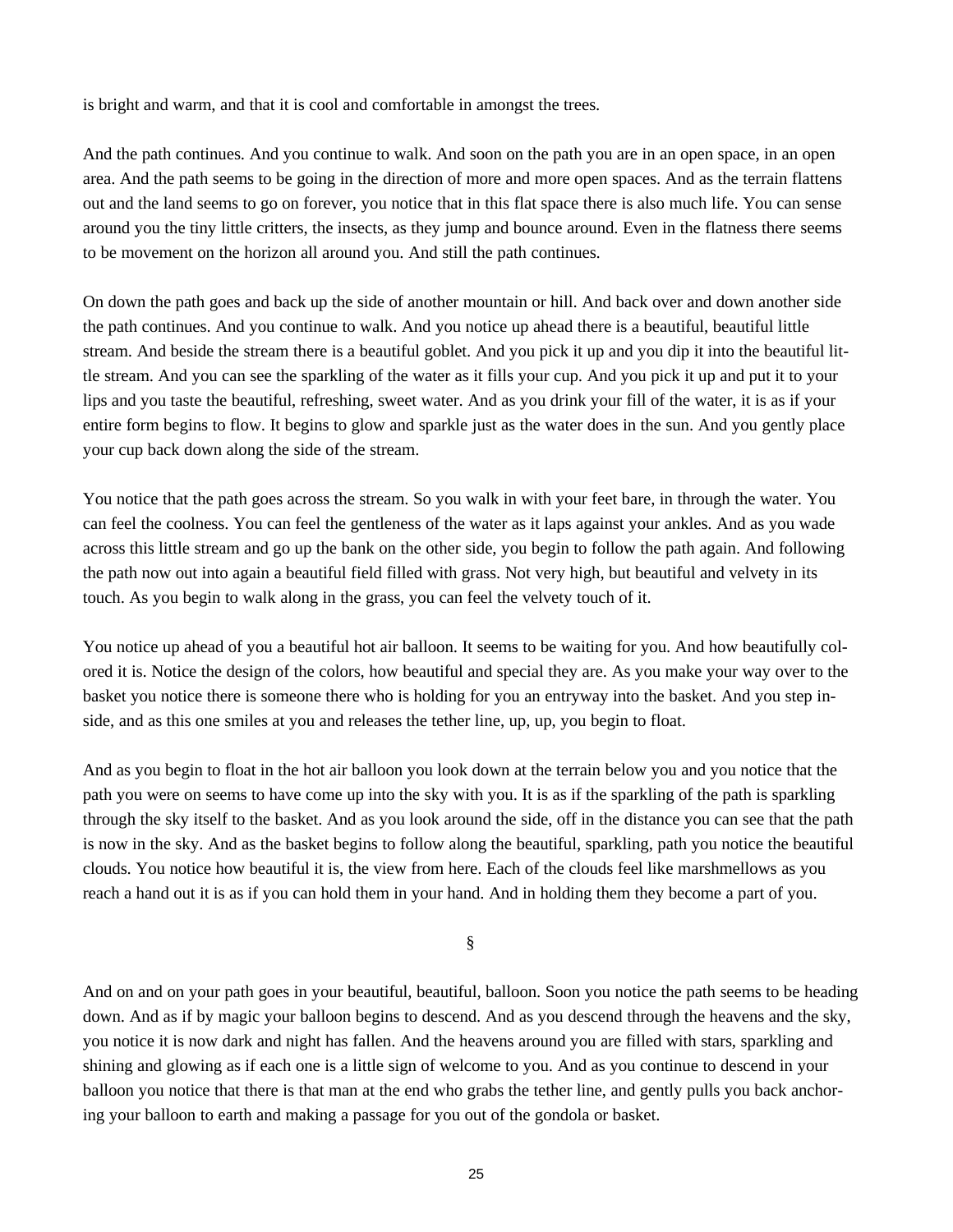You step out and there again is the path. In the beautiful moon and starlight you walk over to a beautiful, ornately carved bench. And as you sit down on this bench, as it is right in the middle of the path, you look around you. You look up in the sky. You look all around you. Take a big deep breath, and as you begin to exhale the breath you notice that someone has come to sit beside you. This someone, who is sitting beside you, has a beautiful smile. And through this smile begins to communicate with you. Whatever you are wanting to know or ask about, this one will share with you. This wise keeper is here to talk to you. Listen.

§

And as you both break into laughter, it matters not what you were thinking. Thoughts are not where your questions lie, it is what is in your heart. And this wise one has touched that for you. And as you get up off the bench, the wise one moves away. The bench collapses, pulls itself into a tiny little parcel and remains on the side of the path.

As you continue walking along the path, you can see the sun rising beautifully in the distance. You realize that time has passed and another day is here. And as you move toward the rising sun, you see up ahead a village. And you notice that the smoke rising from the chimney signals that breakfast time is at hand. This is a working village, a place where the people all work in the fields. And as they prepare for this work day, you enter the village.

You go first to one house and as you knock on the door you notice the people who answer the door. They are singing. They are singing a song and smiling. And they invite you in and as you come in you are the song they are singing. You can feel their voices as if they are running through you. You have become their song. And as they complete their song, they applaud you. They are happy for you. And as you leave they wave goodbye.

And you move to the next house in the village and you knock on the door. And the people who answer the door are smiling. And as they are smiling at you they invite you in. And their smiles are so big and broad you know that they are smiling you. You can feel yourself being the smiling they are doing. And thanking them, you leave their house and walk to yet another house in the village.

This time when you knock on the door the people who come to answer have something just for you in store. In the silence now, enter their home and accept their gift.

§

And as you leave their home and the door closes behind, the sun is up bright now and the people in the village all come out and they form a circle around you. And they begin to sing a special song for you. And as they dance and you notice how beautiful they dance and sing, your spirits are uplifted. Truly uplifted. And on the magic of their sound and movement, you are transported back to the garden in sanctuary. And ever so gently you float down into once again the garden of sanctuary.

Moving back into the building of sanctuary where you have beautiful vats of special energies of love and faith and hope. And immersing yourself in this beautiful place and the energy of it. And reflecting for a moment on all the wonderful gifts you have received on this journey, and finding a special place for them in sanctuary so that you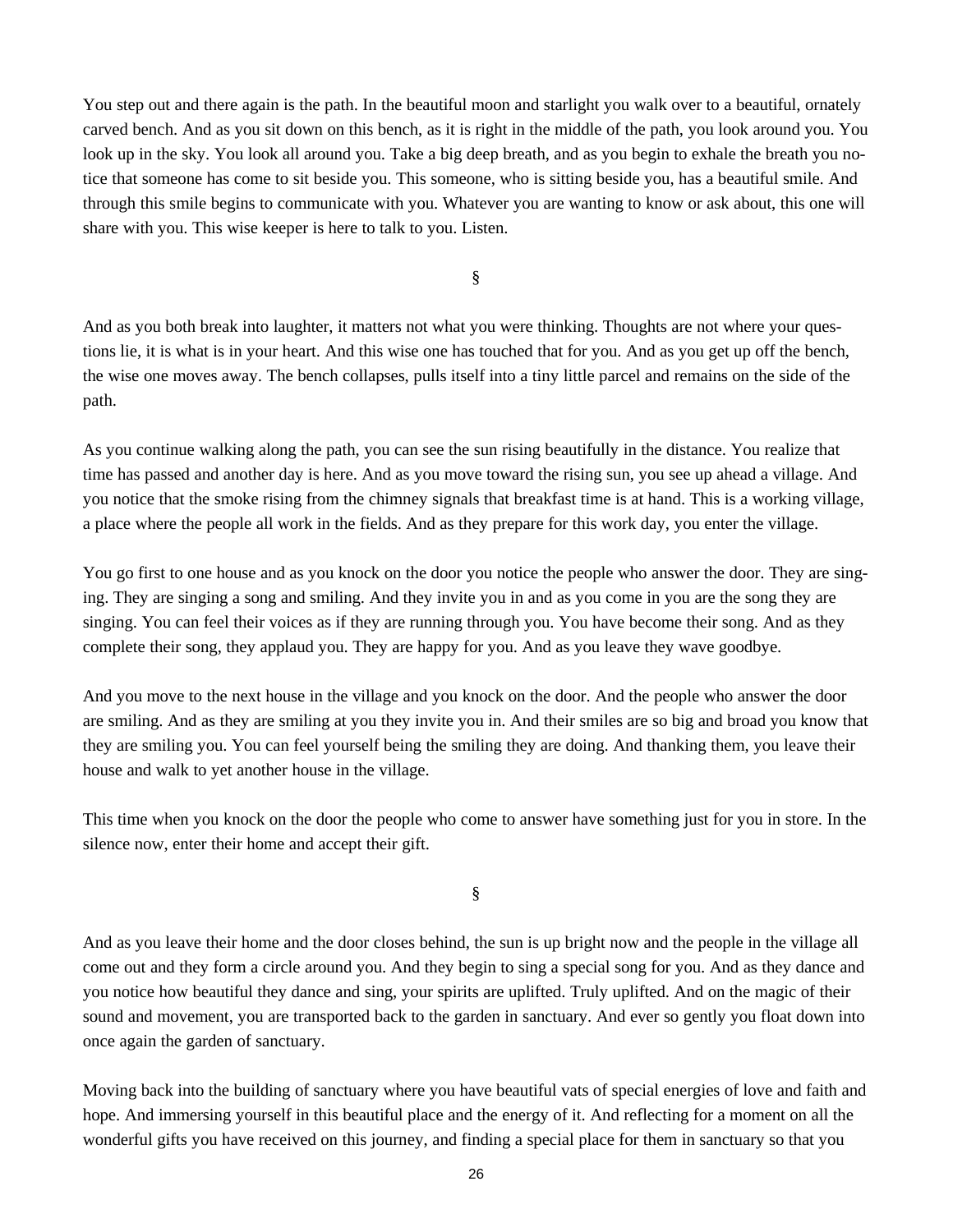may revisit them as often as you would like. And moving outside to the entrance to sanctuary, and with a deep breath, allowing the smell and feel and beingness of sanctuary to be with you in the days to come.

And returning once more to this body and this place. And noticing that the green mist is beginning to recede. With each exhale it is becoming outside your form and moving down from the top of your head. Down, down, into your neck. Past your neck, shoulders, receding from your arms. Down your torso past your hips. Leaving behind wonderful feelings in all those areas. Down your legs, traveling past your knees, ankles and feet. Once more lingering for a moment on the bottoms of your feet. And returning to the tiny dot in this space. Knowing that at anytime you want in your quiet time to call upon the green mist, it will come and be with you and bring back to you all of these experiences so that you may reflect upon them many times.

And returning fully to this form and this place and this time, and wiggling your fingers and wiggling your toes, and allowing your body to stretch with its fullness and its richness, the rejoining of you and it in this space and time.